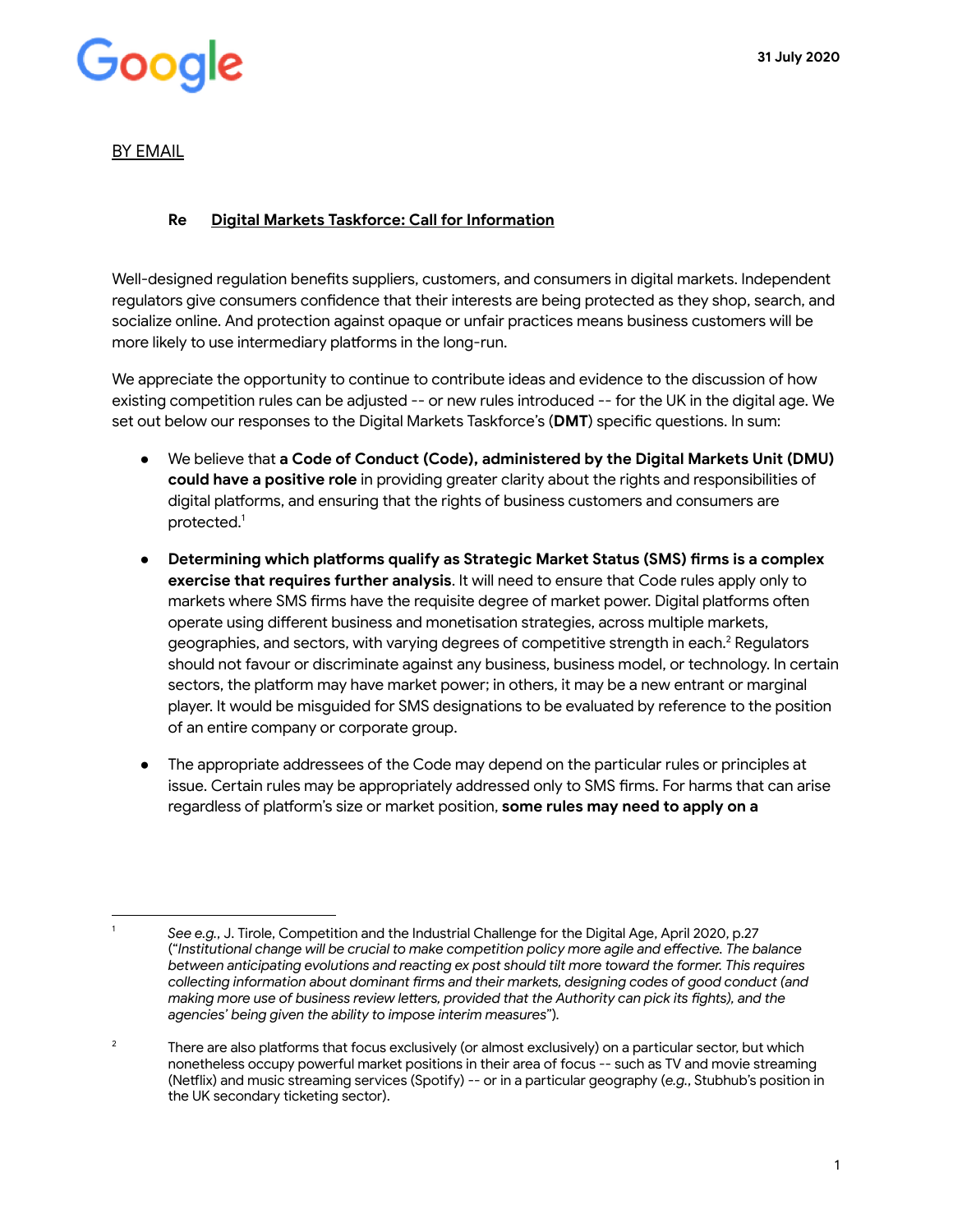**sector-wide basis** (*e.g.*, greater transparency over fees, ensuring consistent privacy standards, enabling data portability, approaches to default setting, and unfair sales methods<sup>3</sup>).

- The provisions of the Code ought to promote competition and innovation from all digital platforms and should promote platforms entering or expanding into new markets. Any new **rules ought to enhance competition and consumer welfare and will require regular reviews and updates to ensure that regulation keeps pace with market developments.** To that end, we agree with the Competition and Markets Authority ( **CMA** ) that it would sensible to agree high level principles that could be applied across different types of platform (e.g., a measure to address actual or perceived conflicts of interest where a platform owner competes on the platform), complemented by platform-specific quidance that depends on the technologies at issue (e.g., what this means in the context of ad tech services as compared to what this means in the context of an app store or marketplace).
- The Code should allow concerns to be resolved quickly, consensually, and in a way that **preserves incentives to innovate and invest.** In particular, to ensure effective administration of the Code, the DMU could deploy a combination of reputational sanctions and referrals of unresolved matters to the CMA, Information Commissioner's Office (ICO), or the Office of Communications ( **Ofcom** ) for enforcement, recognising that the DMU will sit within a constellation of agencies that oversee the digital sector. Further-reaching orders (e.g., powers to suspend or reverse product changes) would, as the CMA notes in several places in its Final Report, be invasive and require safeguards, including rights of defence and appeal.<sup>4</sup> As the Final Report notes (para. 8.255ff.), a pragmatic approach to new rules could involve a sequencing of new measures to test how markets respond.<sup>5</sup>
- The Call For Information discusses other measures that would fall outside the Code, such as data access and separation of business units. As the CMA's Final Report notes (para. 7.16), these measures would entail significant costs and could harm innovation and investment. Objectives of the most extreme types of proposed intervention could be achieved proportionately **through other means** .

5 The DMU's function is arguably to create conditions in which markets can be effectively competitive without the need for *ex ante* regulation. Regular review of powers granted ought therefore to involve a determination of whether market conditions mean that those powers are still needed or can be withdrawn.

See e.g., CMA, Hotel booking sites to make major changes after CMA probe, concerning alleged practices such as "giving a false impression of the availability or popularity of a hotel or rushing customers into *making a booking decision based on incomplete information* " and misleading discount claims that were based on " *comparisons with a higher price that was not relevant to the customer's search criteria* ". Changes were made by a range of participants in online hotel bookings; not only those with market power.

<sup>4</sup> CMA, Final Report, Online Platforms and Digital Advertising, 1 July 2020 (Final Report): "These powers *would follow an investigation into a breach of the code that balances reasonable rights of defence against the need for prompt decisions* " (para. 7.95); " *To allow for appropriate rights of defence, we envisage that timescales for considering the imposition of nes would be longer* " (footnote 450); and " *We would expect*  that there would be a right of appeal on judicial review grounds by the SMS firm or other materially affected *person against decisions of the DMU. This would enable a timely review of the DMU's decisions in line with other regulatory regimes* " (para. 7.99).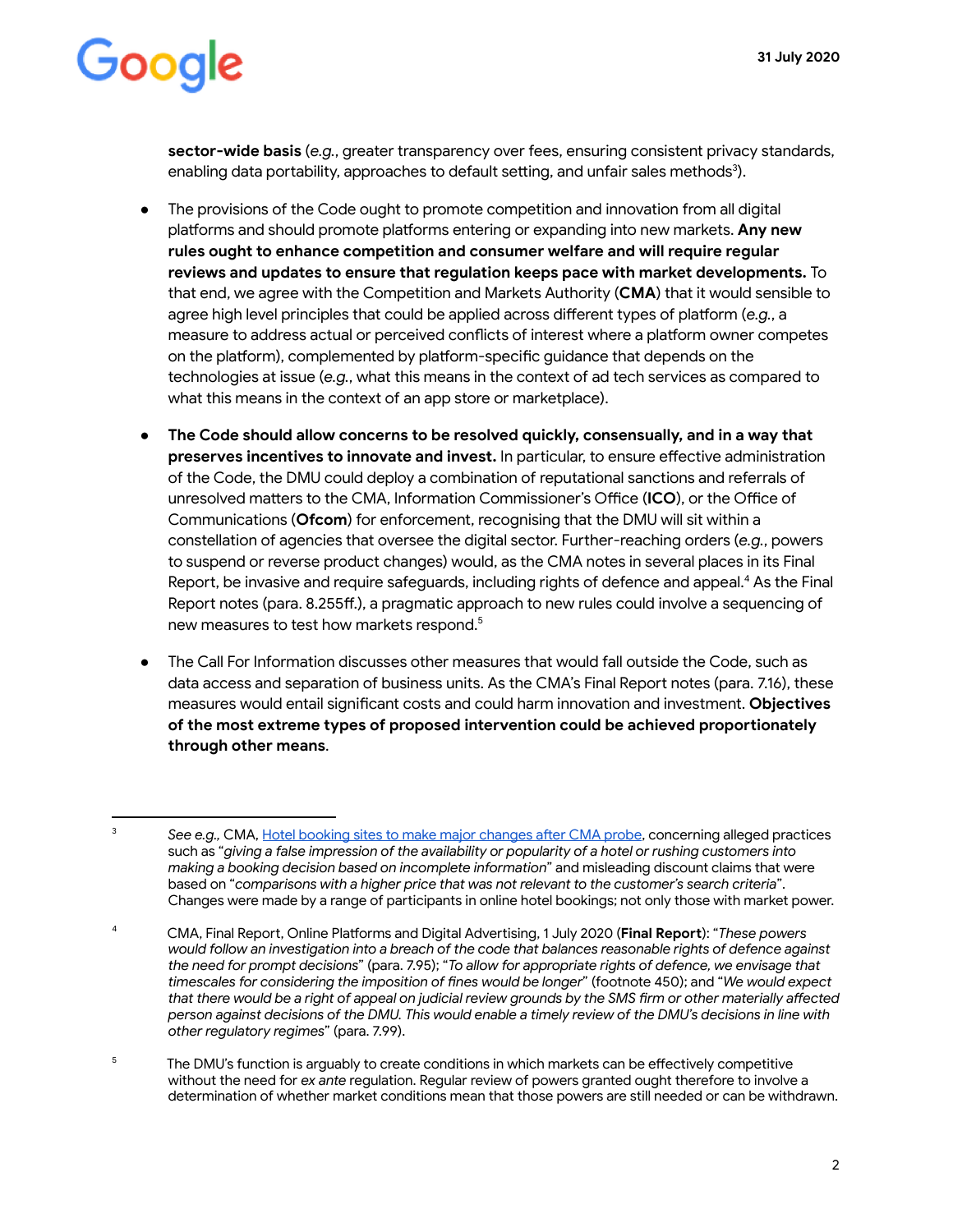We would welcome the opportunity to discuss these matters with the DMT further.

#### **Scope Of A New Approach**

- 1. What are the appropriate criteria to use when assessing whether a firm has Strategic *Market Status (SMS) and why? In particular:* 
	- **•** The Furman Review refers to 'significant market power,' 'strategic bottleneck', *'gateway', 'relative market power' and 'economic dependence':* 
		- *₋ How should these terms be interpreted?*
		- *₋ How do they relate to each other?*
		- What role, if any, should each concept play in the SMS criteria?
	- *● Which, if any, existing or proposed legal and regulatory regimes, such as the*  significant market power regime in telecoms, could be used as a starting point for *these criteria?*
	- *● What evidence could be used when assessing whether the criteria have been met?*

In determining the appropriate criteria for SMS assessments, we think three principles ought to be considered. First, SMS designations should be business model agnostic. Second, SMS assessments should be reviewed periodically. Third, some rules ought to apply on a sector-wide basis.

#### *I. SMS designations should be business model agnostic*

We believe the DMU should apply SMS designations in a way that minimises the potential harms from asymmetric regulation (*i.e.*, the risk of distorting competition and exposing consumers to harm from players falling in and out of scope of new rules based on arbitrary and/or out-of-date designations).

The prevailing view appears to be that SMS designations would be determined based on consideration of three factors: market power, gateway functionality, and dependency. These are not clear cut criteria. The DMU would therefore need to ensure that there is clear guidance for firms, and consistent application of these factors across varying contexts.

- *Enduring market power.* Recent competition enforcement demonstrates the range of platforms that have been found to have market power (e.g., Microsoft, Google, Facebook, Amazon, and Apple) and other platforms may be found to have market power in the future (borne out by the CMA's [investigation](https://assets.publishing.service.gov.uk/media/5954be5c40f0b60a44000092/auction-services-commitments-decision.pdf) into online auction platform services). Therefore, the SMS assessment should recognise that a range of platforms -- operating a range of different business models ( *e.g.* , ads-funded, subscriptions-based, commissions-based, hardware sales) -- may hold 'market power' in different circumstances and *vis-à-vis* different platform participants.
- **Strategic bottlenecks and gateways.** Platforms operating a range of different business models might be said to act as gateways for businesses to reach consumers. Developers and consumers connect through app stores. Large smartphone manufacturers determine how users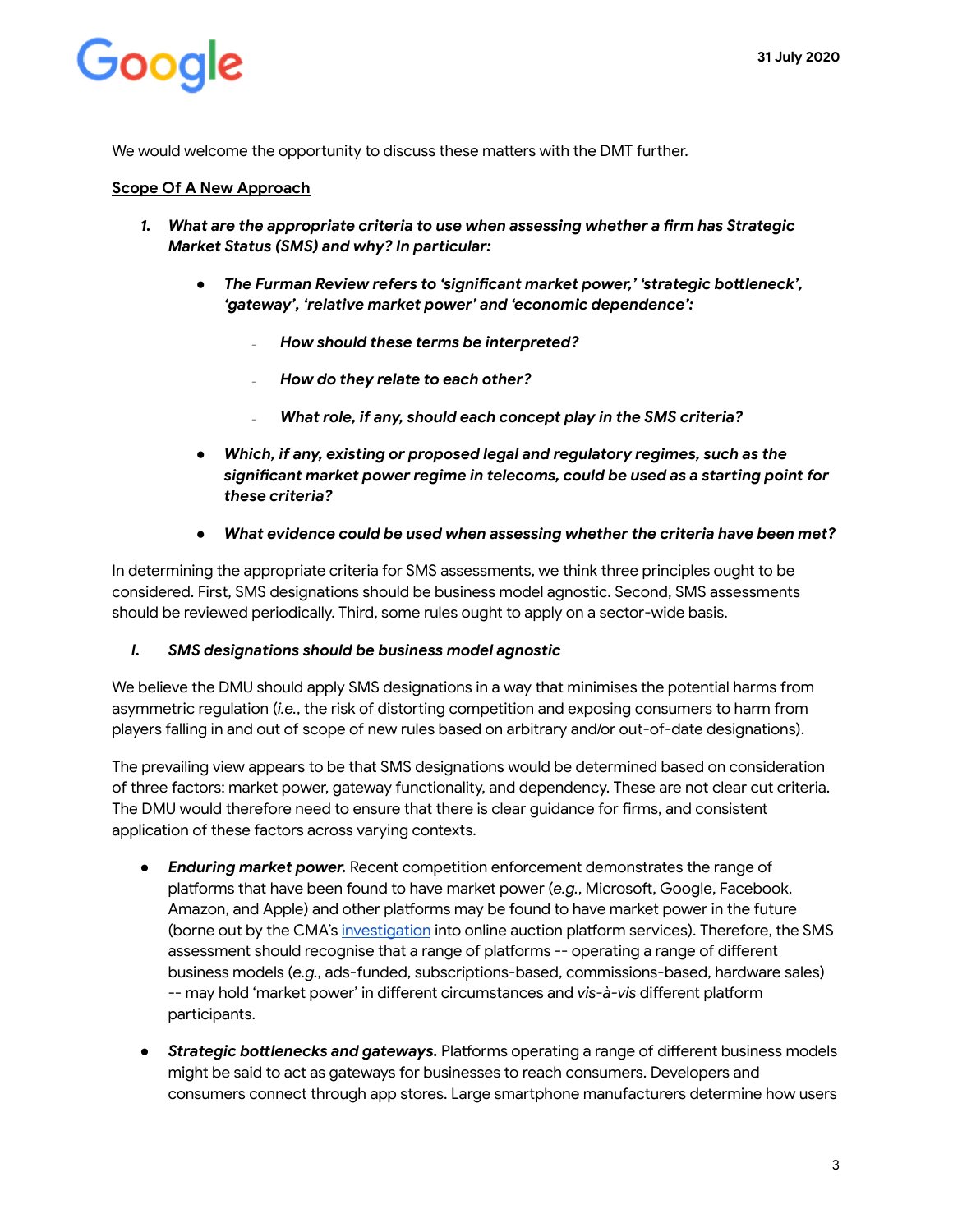engage with particular apps or services. Software developers and desktop or laptop manufacturers operate through desktop OSs. And merchants find buyers through e-commerce sites. In each of these sectors there may be firms that hold a strategic or gateway position at a particular moment in time (e.g., during the Covid-19 pandemic). Other sectors may also be characterised by gateway platforms. For example, vertical search services -- not only general search services -- can act as important gateways (online travel agencies are likely to be significant sources of traffic for airline and hotel bookings).

● **Relative market power and economic dependence.** The CMA's Final Report describes a situation where a "*platform enjoys a powerful negotiating position resulting in a position of business dependency.*"<sup>6</sup> All platforms through which a significant proportion of traffic -- or highly monetising traffic -- is channeled ought to be treated as satisfying this criterion.

A version of the 'significant market power' (**SMP**) test could potentially take account of these considerations within an established analytical framework. The SMP test has been in place and updated over the course of almost two decades, has been clarified through quidelines, and is applied through established systems of periodic SMP assessments. These assessments can take account of a range of evidence, such as shares of customers and consumers, barriers to entry, control over hardware and software on devices, control over sales or distribution channels.

#### *II. SMS assessments should be reviewed periodically*

SMP or SMS assessments should be reviewed periodically. Digital markets are fast-moving, and companies with seemingly formidable competitive advantages can lose competitive strength quickly. And inefficiencies can arise where regulations fail to keep pace with market changes. For example, the hard copy Yellow Pages publication used to be considered a powerful market player and was subject to fee caps and restrictions on publishing new products. But these interventions [were only revoked in 2013](https://webarchive.nationalarchives.gov.uk/20140402203202/http://www.competition-commission.org.uk/assets/competitioncommission/docs/2012/yellow-pages-undertakings-review/130315_final_decision_hibu_excised.pdf) , long after the print version of Yellow Pages had lost its former competitive significance and had been largely displaced by online directories. To ensure the Code remains relevant and reflects competitive realities, the DMT ought to carry out regular reviews of whether businesses should have SMS designations added or removed.

#### *III. Some rules ought to apply on a sector-wide basis*

Several of the contemplated provisions of the Code appear to us designed to address consumer harms independent of the SMS/non-SMS status of a platform. If that is the case, the benefits to platform users would be maximized by ensuring a consistent application across all players in the sector.<sup>7</sup>

Perceived concerns about digital services -- such as those relating to privacy, transparency, and ranking decisions -- arguably apply regardless of the size of the service provider or its business model. For example, the Guardian Media Group brought a high-profile claim against the [Rubicon Project](https://digiday.com/media/cheat-sheet-guardian-rubicon-project-lawsuit/) in respect

<sup>6</sup> Appendix U of the Final Report, para. 17.

<sup>7</sup> As a general matter, regulations governing the digital sector are consistently applied on a sector-wide basis (e.g., the General Data Protection Regulation (GDPR) and the Platform To Business Regulation).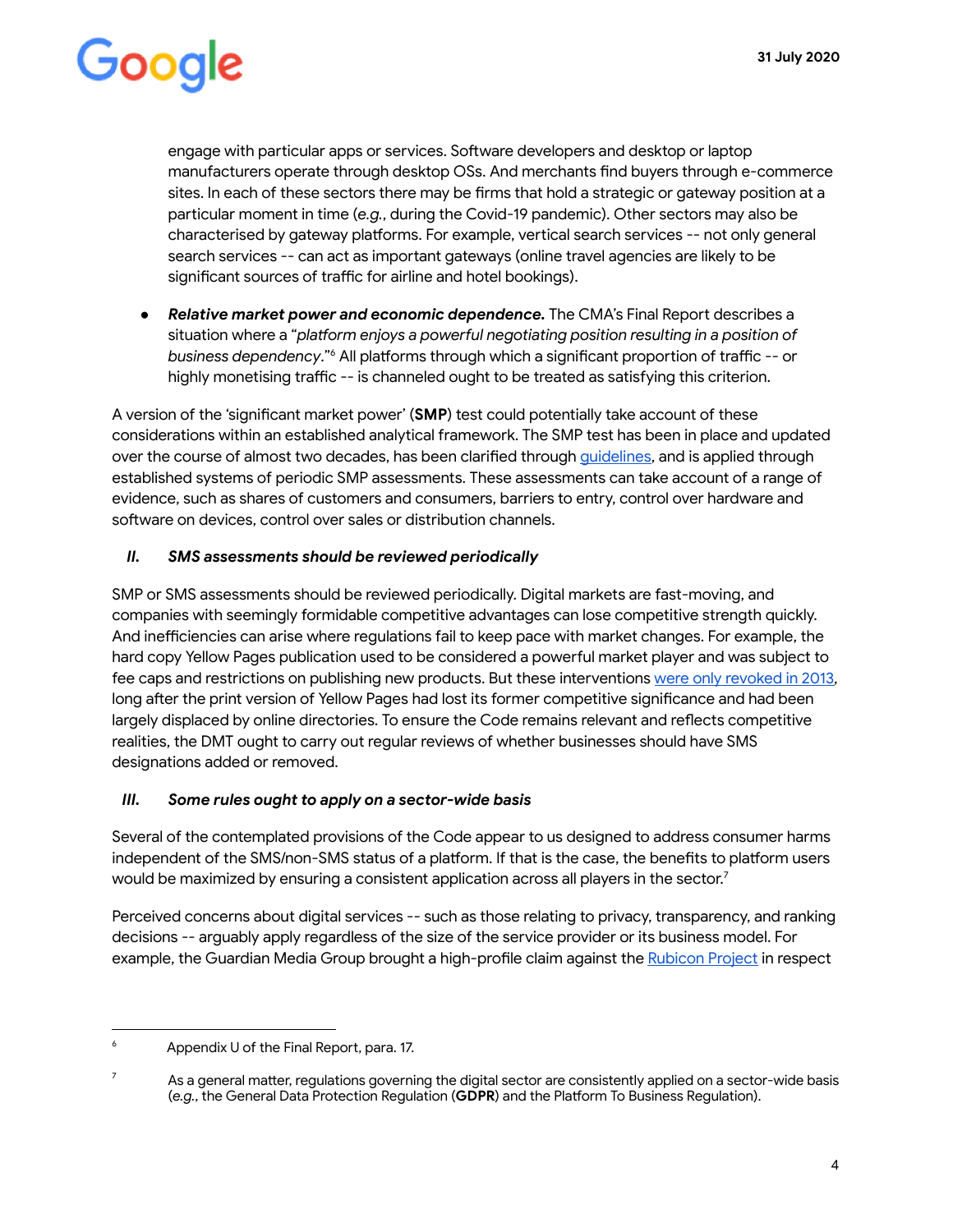of alleged hidden fees, and concerns about transparency and objectivity in search rankings have been raised by restaurants that are listed on Yelp.

We think provisions of the Code addressing these kinds of issues should apply equally to all firms in the relevant sector, not merely a subset. We therefore agree with the Call For Information's proposal that certain remedies could be applied to non-SMS firms, including "*to address behavioural biases*, *information asymmetries, barriers to switching or coordination failures*" (para. 2.17).<sup>8</sup> Rules that aim to promote user choice of services could fall into this category of remedies, consistent with similar consumer protection rules.<sup>9</sup>

There may be circumstances, though, in which it could be appropriate to introduce rules for a smaller group of firms, including: (i) where the prohibited conduct is of concern only when carried out by firms with SMS status; or (ii) where the costs of compliance are so much higher for new entrants than incumbents that they constitute a barrier to entry.<sup>10</sup> It is difficult to anticipate in advance which rules might satisfy one or both of these conditions. Therefore, the DMU ought to consider this question on a case-by-case basis.

In making this assessment, the DMU should take account of the risk that applying regulations to only certain firms in a given sector could: (i) raise the costs -- and limit the activities -- of those companies relative to their rivals, thereby distorting competition; (ii) expose customers of out-of-scope companies to harm; (iii) create a regulatory framework that is complex to administer; and (iv) reduce companies'

<sup>8</sup> In the context of consumer protection, the CMA has investigated these (and other) issues which arose due to auto-renewal terms in contracts offered by anti-virus software providers, leading the CMA to contact more than 16 providers.

 $\overline{Q}$ The consumer credit industry offers examples of regulatory intervention designed to ensure that a consumer is fully aware of options available to them, both prior to entering into a contractual commitment and throughout the life of such commitment. Under BCOB 4.1.2 of the FCA Handbook, a firm which notifies a customer of a material change to the interest rate applicable to a retail banking service which that customer has contracted to receive must also inform that customer that they may wish to switch to a comparable service offered by another firm, and that the incumbent firm will assist the customer in making that switch. Similar requirements apply in the mortgage industry, where lenders must, in certain circumstances, notify customers if a more affordable mortgage becomes available with another lender and provide information as to how to switch (MCOB 11.9.14(5)).

<sup>10</sup> *See e.g.* , Opinion of Advocate General Jacobs of 28 May 1998, *Bronner* , C-7/97, EU:C:1998:264, para. 66 (if " cost [...] alone is the barrier to entry, it must be such as to deter any prudent undertaking from entering the  $market$ ").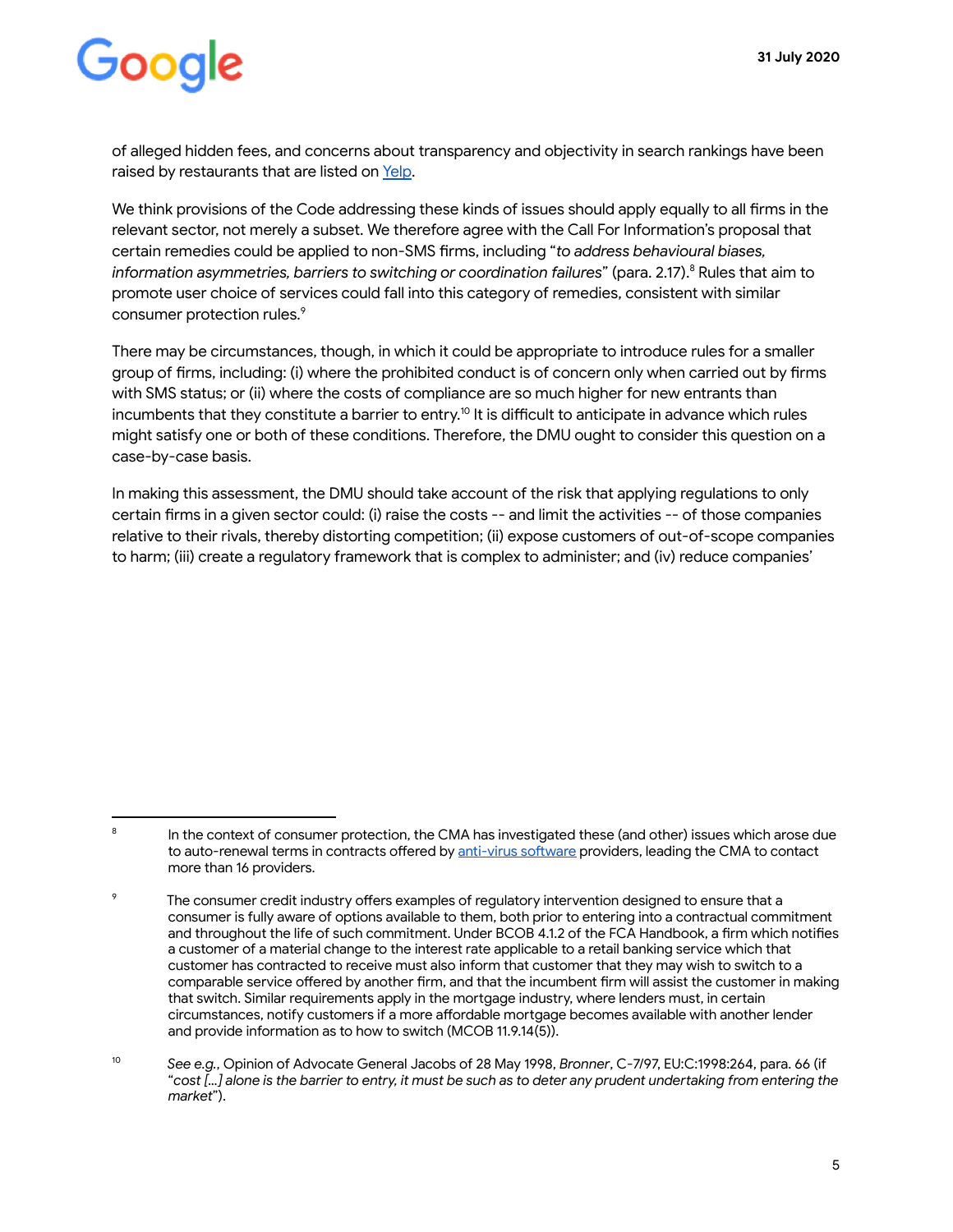incentives to grow beyond a certain size. Certain studies have identified instances where inconsistent regulation has left gaps in consumer protection and less competition.<sup>11</sup>

- 2. What implications should follow when a firm is designated as having SMS? For example:
	- *● Should an SMS designation enable remedies beyond a code of conduct to be deployed?*
	- *● Should SMS status apply to the corporate group as a whole?*
	- **•** Should the implications of SMS status be confined to a subset of a firm's activities *(in line with the market study's recommendation regarding core and adjacent markets)?*

The Call For Information -- like the CMA's Final Report -- envisages that SMS firms could be subject to a Code. We believe that the Code could have a positive role in the digital sector, provided it is appropriately scoped and the content of the Code maintains innovation and investment.

SMS designation ought not, though, to lead to other remedies that would fall outside the scope of the Code, such as interventions to require structural separations and data access (these issues are discussed further in response to Question 8).

- First, as the Final Report noted, these "*would be very significant interventions, the costs and* benefits of which would need to be considered very carefully" (para. 7.16). As explained in response to Question 8, several of the contemplated interventions could, depending on how they are implemented, deter innovation, reduce efficiency, and undermine the value of proprietary algorithms and businesses that have been built up through large-scale private investment. SMS-specific interventions that effectively cap or limit returns deter risky but economically desirable investments, thereby hindering innovation and economic growth.
- Second, granting the DMU discretion to implement these changes at will would undermine the legal safeguards that are built into the existing antitrust and market investigation regimes, including a requirement to identify adverse effects on competition, respect parties' rights of

<sup>&</sup>lt;sup>11</sup> For example, the CMA published a policy paper in 2015 on creating 'An effective regulatory framework for higher education.' This paper identified significant concerns arising from applying regulations to certain higher education institutions but not others. In particular, it found that gaps and discrepancies in the scope of regulatory oversight could (i) distort competition between higher education providers, and (ii) lead to worse outcomes for students (*i.e.*, consumers). The CMA's paper stated that: "[The] *regulatory gap creates a risk that poor quality provision by providers that are not subject to direct QAA scrutiny will not be noticed and addressed promptly, thereby causing detriment to students and the reputation of the sector. Such*  uneven application of the quality assurance regime also risks distorting providers' incentives to provide *quality.* " (pp.22-23 and 27). *See also* a [2006 note](https://www.researchgate.net/profile/Tommaso_Valletti/publication/232710139_Asymmetric_regulation_of_mobile_termination_rates/links/0a85e53286c442a905000000.pdf) by the European Commission's former Chief Economist. It relates to the approaches that regulators have taken to regulating mobile termination rates, noting that "Despite all the flaws of asymmetric regulation, some countries are still regulating mobile termination *charges on an asymmetric rather than symmetric basis* " (p.11). The Note pointed out that requiring larger operators to reduce their charges, while allowing others to set higher charges, " *may be expected to harm the competitive process and reduce the incentives to eciency* ." In addition, this approach could create " situations where the small firm will indeed prefer to stay small for a long time to keep the benefits arising from this inappropriate form of protection. In other words, the very same policy that arguably tried to make the small firm more aggressive, ends up achieving the opposite effect" (p.12).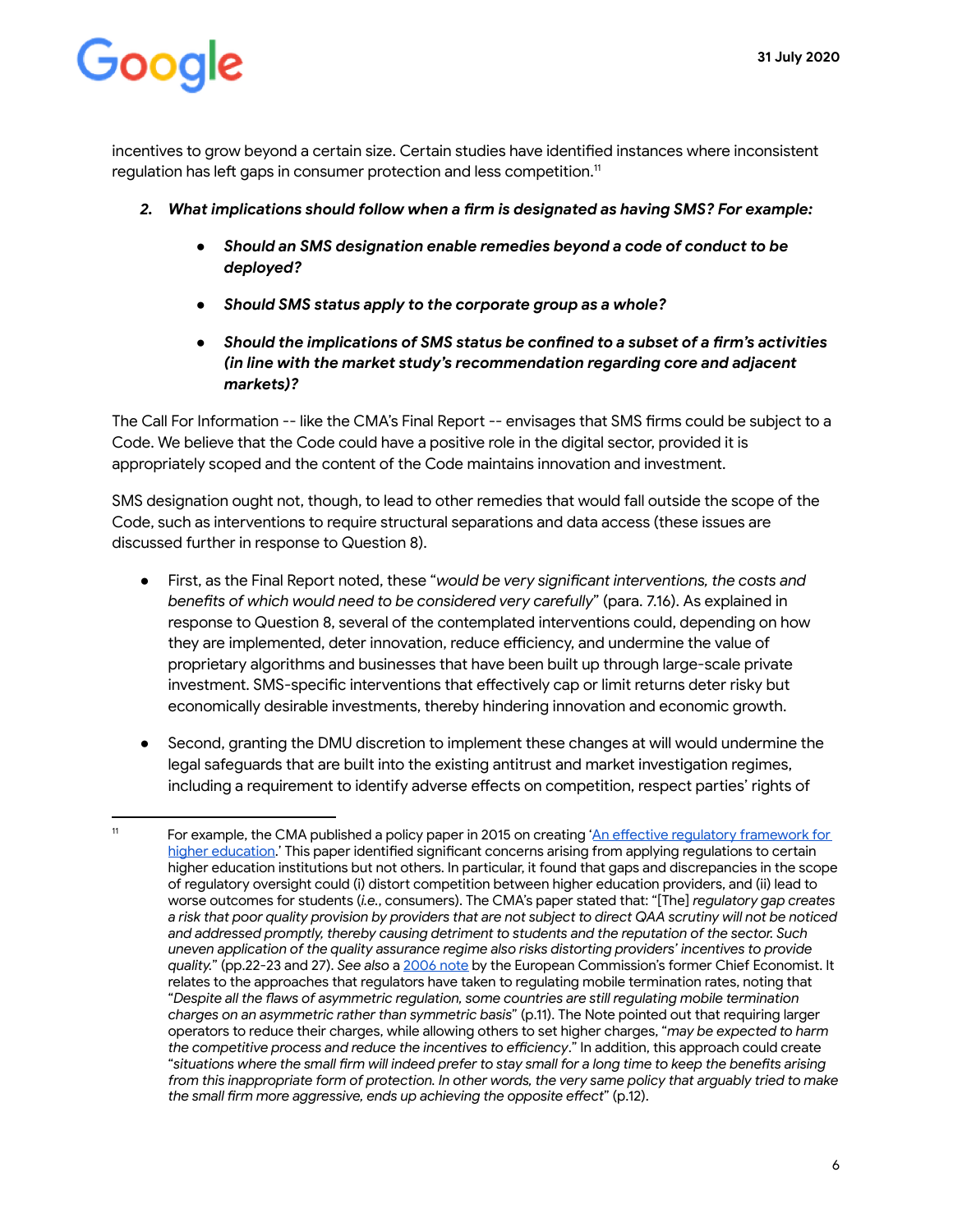defence, ensure that remedies are proportionate, and provide for rights of appeal. These safeguards, for example, are essential limits on the already wide-ranging powers of the CMA to mandate behavioral and structural changes following a Market Investigation Reference without having to identify a violation of competition law. Giving the DMU discretion to implement such measures without any finding of an 'adverse effect on competition' or a violation of competition law would circumvent both the market investigation and antitrust enforcement regimes.

- Third, businesses operating in digital markets would be unable to plan effectively for the future if they could be subject to far-reaching remedies at the DMU's discretion. This is a concern not only for SMS firms but also counterparties and other players (e.g., advertisers, publishers, OEMs, and consumers) who would be negatively affected by cancelled or delayed product launches and investments due to the threat of such interventions.
- $\bullet$  Fourth, the CMA's Final Report counsels seeing how the Code operates in the first instance before deciding whether further interventions are necessary, including to ensure that the costs and benefits can properly be weighed (para. 8.256). Indeed, the Code may be able to address the goals of these interventions in a more proportionate way. For example, the contemplated Code requirements to allow customers 'open choices' in the ads intermediation space could achieve the same outcome as operational separation of demand- and supply-side platforms without sacrificing efficiency.
- Fifth, conferring such extensive powers of intervention on the DMU would likely lead to more contested and adversarial proceedings under the Code, leading to slower outcomes and less effective cooperation (e.g., on remedy design). This would be inconsistent with the model of a regulator that operates at speed and largely by consent, as contemplated in the Furman Review.

SMS designations should apply to identified business activities in specific markets within a corporate group. Large digital platforms tend to operate across multiple markets and sectors, with varying degrees of competitive strength in each. In certain sectors, the platform may have market power; in others, it may be a new entrant or marginal player. Conversely, companies with a smaller market capitalisation may nonetheless hold market power in particular markets where they operate. Accordingly, SMS designations ought to be evaluated by reference to specific business activities in specific markets; not by reference to the position of the entire company or corporate group.

The provisions of the Code ought, therefore, only to apply to firms in their core markets where they are found to have SMS.<sup>12</sup> This could, we think, include anti-competitive leveraging conduct in a core market. It is unclear to us why distinct rules would also apply to conduct in a so-called 'adjacent' market. Applying Code provisions outside firms' core markets would create a risk of deterring pro-competitive market entry through excessive regulation, thereby depriving SMEs and consumers of attractive new products.<sup>13</sup>

<sup>&</sup>lt;sup>12</sup> See e.g., G. Federico, F. Scott Morton, and C. Shapiro, Antitrust and Innovation: Welcoming and Protecting Disruption in Innovation Policy and the Economy (Eds. J. Lerner and S. Shern, University of Chicago Press), December 2019, p.127 ("the same firm can be a market leader in one area and a disruptive upstart in *another* ").

 $13$  As has been commented elsewhere, an important component of rebuilding the economy post-COVID is to call for "aggressive investment in new products, in new industries, in new factories, in new science, in big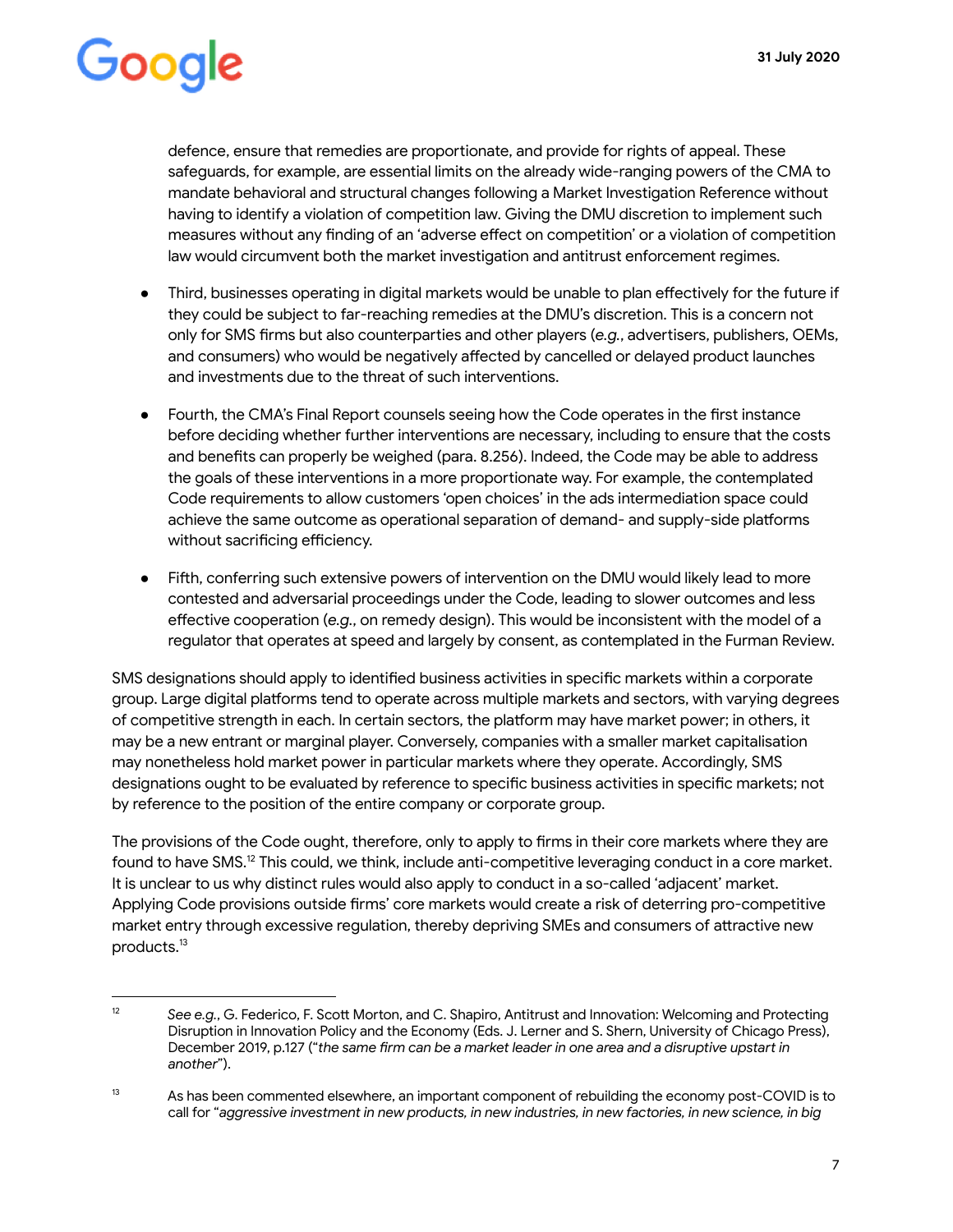Impeding pro-competitive entry -- including by players that have a large presence in other markets - would be a major concern.<sup>14</sup> UK consumers and SMEs benefit from digital platforms and other services providers entering new markets and developing innovative products. Tools and techniques that Google has developed primarily in the context of general search have led to increased quality and choice for consumers in a range of other sectors. Chrome offers such an attractive way of browsing the web that its open-source technology is being [adopted by a range of other browser providers](https://www.theverge.com/2018/12/4/18125238/microsoft-chrome-browser-windows-10-edge-chromium). Tools such as Google Maps and YouTube help SMEs reach potential consumers more effectively and cheaply than might otherwise be possible. And Google, Apple, Facebook, Amazon, Microsoft, and many others have all announced major AI initiatives (while AI and machine learning startups continue to attract investment from VCs, with 137 deals worth over \$1.4 billion closed in Q2 2019). For example, Artificial Intelligence and [machine learning](https://www.blog.google/technology/health/lung-cancer-prediction/) are being deployed in medical diagnostics to improve cancer screening results.

Moreover, there are many sectors in which tech companies compete head-to-head, such as in cloud computing and operating systems. The European Commission's Chief Economist has noted that entry of platforms into new markets can increase competition, [asking](https://www.mlex.com/GlobalAdvisory/DetailView.aspx?cid=1165364&siteid=225&rdir=1) "Who tells us we are not moving towards a *model of competition with six, seven, eight platforms with different complementary patterns, some of them overlapping, and this could give us quite fierce competition?"* Consumers and SMEs would undoubtedly be worse off if SMS firms were impeded from using their skills, knowledge and assets to enter new markets and provide attractive services.

- *3. What should be the scope of a new pro-competition approach, in terms of the activities*  covered? In particular:
	- *What are the criteria that should define which activities fall within the remit of this regime?*
	- *● Views on the solution outlined by the Furman Review (paragraph 2.13) are welcome.*

The notion of a 'digital' sector is not clear cut. The technology used to deliver goods and services is increasingly 'digital', and the distinction between online and offline is becoming ever more blurred. For example, the automotive sector has seen the development of car-sharing (and ride-sharing) platforms, autonomous vehicles, and in-vehicle operating systems, which have [challenged existing business](https://www.businessinsider.com/ford-corporate-restructuring-digital-transformation-2018-7?r=DE&IR=T)  [models](https://www.businessinsider.com/ford-corporate-restructuring-digital-transformation-2018-7?r=DE&IR=T). And traditional offline advertising is increasingly adopting programmatic solutions to deliver ads (e.g., Sky AdSmart). An approach that designates certain markets as 'digital' and others as 'non-digital' is unlikely to reflect industry realities.

leaps forward", which is best served by encouraging market entry (M. Andreessen, [It's Time To Build](https://a16z.com/2020/04/18/its-time-to-build/?utm_campaign=%5Brtsu%5D+Automated+RTS&utm_content=1002071&utm_medium=email&utm_source=cio&utm_term=1000266), April 2020).

<sup>14</sup> See e.g., G. Federico, F. Scott Morton, and C. Shapiro, Antitrust and Innovation: Welcoming and Protecting [Disruption](http://faculty.haas.berkeley.edu/shapiro/disruption.pdf) in Innovation Policy and the Economy 20 (Eds. J. Lerner and S. Shern, University of Chicago Press), December 2019, p.126 (" *Competition policy seeks to protect the competitive process by which*  disruptive firms challenge the status quo. Competition policy is agnostic regarding the type of firm or the type of innovation involved. Start-ups that grow rapidly can certainly be disruptive. Uber and Airbnb are *prominent recent examples. But large established firms can also be disruptive, especially when they attack* adjacent markets. Think of Walmart entering local retail markets, Microsoft Bing challenging Google in *search, or Nelix producing its own video content* ").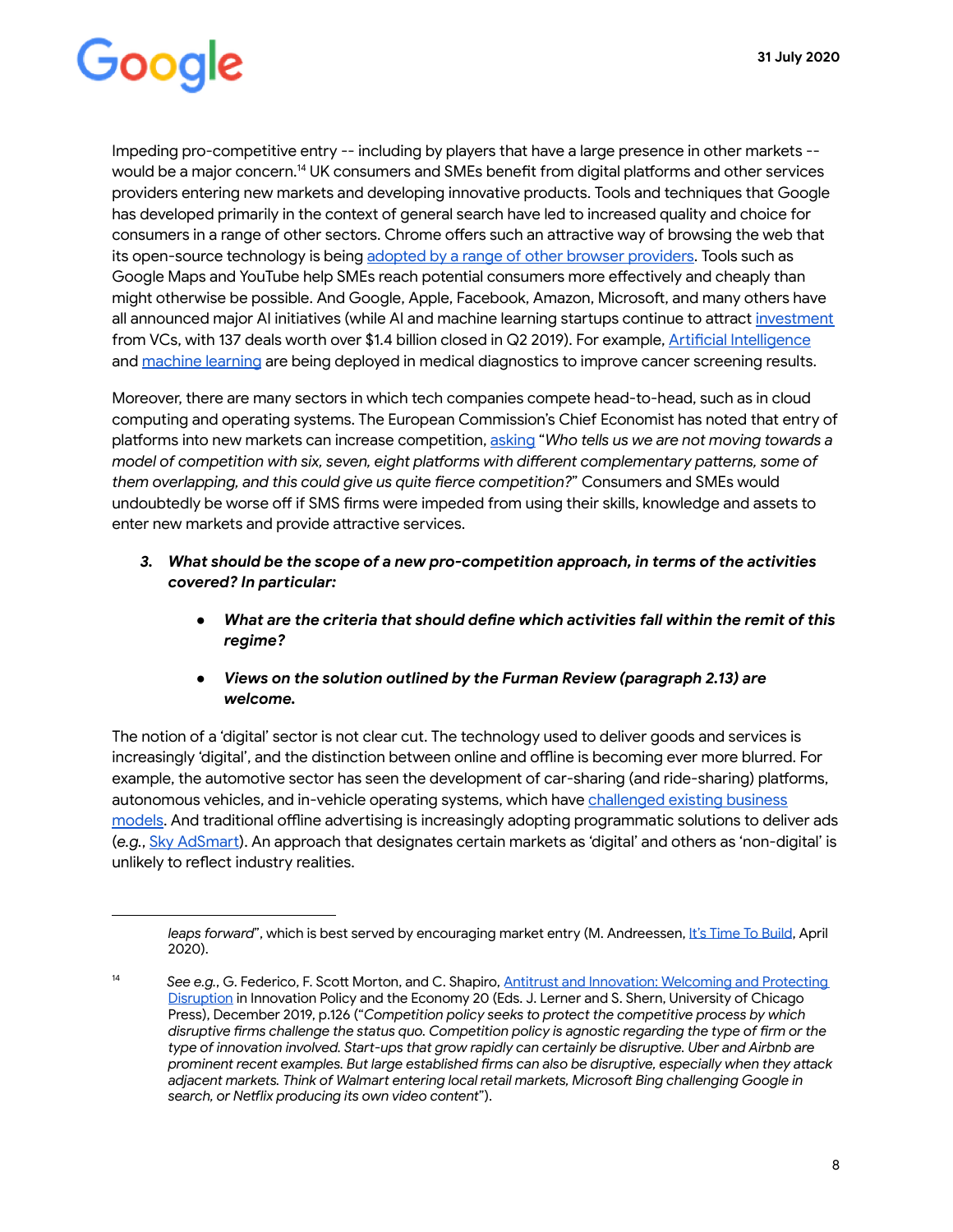A better approach could be to recognise that the types of issue that the Code seeks to address affect a wide range of industries and a wide range of players, and that at least some provisions of the Code would need to apply equally to non-SMS firms. In determining the activities covered by the Code, the following assessments should, we think, be relevant:

- *Identification of likely problems*. The starting point for the regime should be to identify which market features or characteristics are causing competition problems that may warrant heightened scrutiny of particular players. In principle, the solution outlined in the Furman Review that the new regime should identify "significant direct or indirect network effects, limited offsetting effects of multi-homing and differentiation, and significant sources of non-contestability" (Call For Information, para. 2.13(a)) could be effective, although a case-by-case assessment would be needed.
- *Identify any harmful gaps in pre-existing law.* The Code could be used as a way of addressing harmful gaps in the existing law that allow perceived problems to occur and prevent them from being addressed. These gaps could be substantive ( *i.e.* , existing law does not address a particular practice) or procedural (*i.e.*, issues making existing law ineffective, slow or unduly difficult to enforce). This stage of the assessment should also take account of whether existing law can address the identified problem without needing to be supplemented by further  $measures.<sup>15</sup>$
- *Weighing up the costs and benefits of additional intervention.* Any new measures ought to promote competition and innovation. Achieving this goal requires both the costs and benefits to be taken into account and weighed up. Accordingly, the Code should incorporate in its terms the need for the DMU to test whether interventions are likely to enhance consumer welfare on net.<sup>16</sup>
- **•** Consideration of what type of intervention is proportionate to the perceived problem. A range of possible tools can be used to address conduct that raises concerns, from formal sanctions to guidance. In fast-moving industries, where it takes time to understand the various

<sup>&</sup>lt;sup>15</sup> This was borne out in a number of responses to the proposal for a 'fairness by design' obligation in the CMA's Interim Report into Online Platforms and Digital Advertising. The Advertising Association noted that " *Introducing a 'fairness by design' requirement appears to duplicate elements already covered by data protection law* "; the [IAB](https://assets.publishing.service.gov.uk/media/5e8c84d0d3bf7f1fb4ac4ff3/200212_IAB_UK_response_to_interim_report.pdf) stated that it was unconvinced by proposals that appear " *similar to requirements already established by the existing GDPR* ", paicularly while the " *GDPR [is] still in the process of being*  interpreted by both businesses and data protection authorities across Europe"; and [Snap](https://assets.publishing.service.gov.uk/media/5e8c8ad1d3bf7f1fb5b9fee6/Snap_Inc_.pdf) noted that there is already "privacy-by-design, age-appropriate-design and safety-by-design requirements to interpret and *implement, not to mention multiple voluntary codes and charters companies are regularly pressured* rightly or sometimes wrongly - to sign up to" and that "we are fast approaching the point at which there will *be lile incentive to establish a consumer Internet business in the UK* " due to the regulatory environment.

<sup>&</sup>lt;sup>16</sup> The fact that regulation has benefits as well as costs is well understood. See e.g., T. Philippon, The Great Reversal, 2019, p.143 (Regarding the deregulation of the airline industry that allowed EasyJet to enter the French market in 2008, and the 'unbundling' deregulation of the French telecoms industry that allowed Free Mobile to acquire a 4G license in 2011: "*I have already described in this chapter a long list of deregulation efforts spurred by the European Commission. These efforts were - and still are - critical to the success of the Single Market* "); and CMA, Regulation and Competition, January 2020, pp.3-4 (" *greater regulation is – on average – associated with less competition. For instance, countries with lower levels of product market regulation tend to have more competitive markets and enjoy higher rates of productivity and economic growth* ").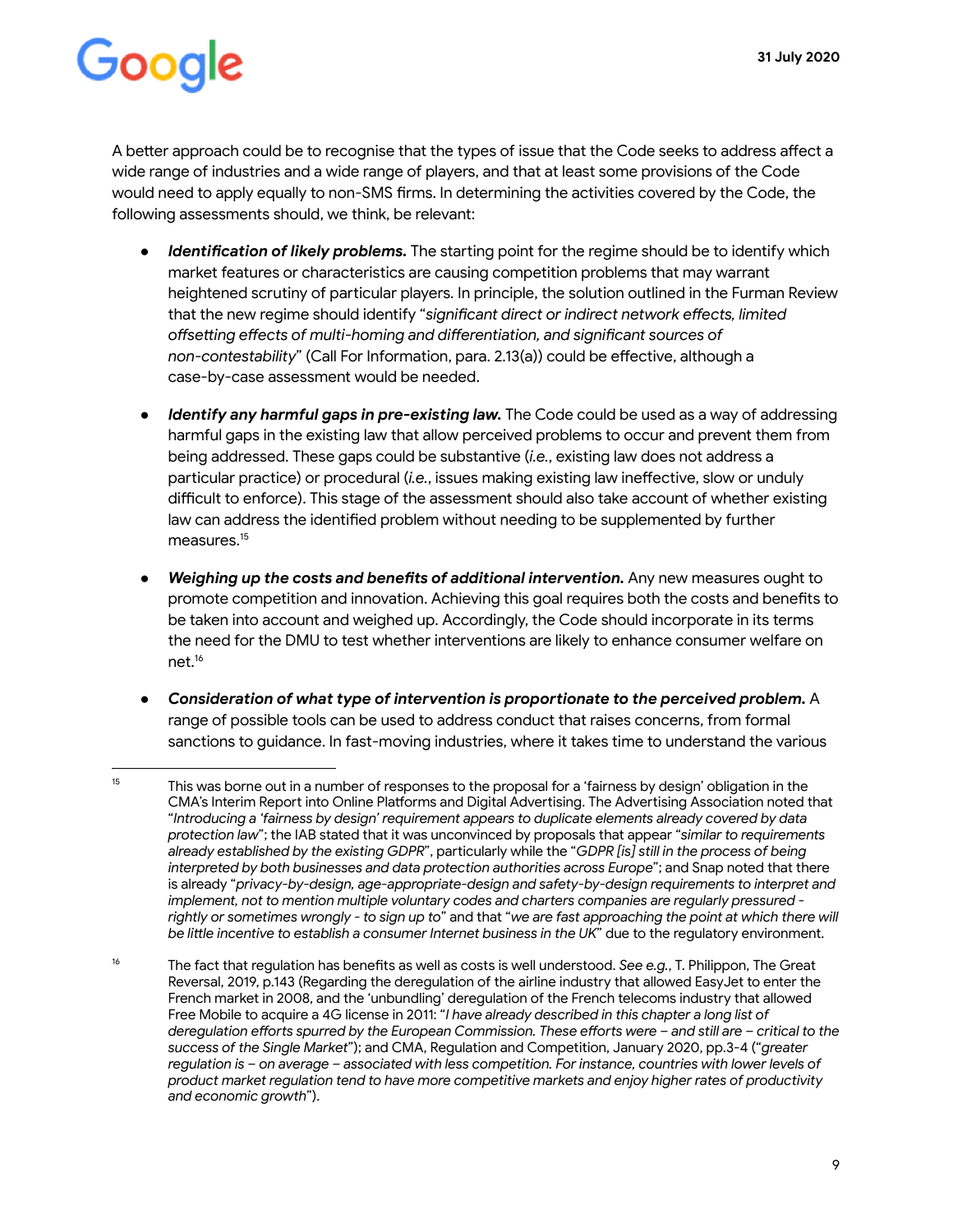costs and benefits of a practice -- and where the consequences of product changes are uncertain -- proportionality plays a particularly important role in deciding how best to resolve a perceived concern, while preserving innovation and competition. In some cases, it may be sufficient to issue guidance on the circumstances in which a practice will raise concerns, and work with industry groups to develop relevant standards.<sup>17</sup>

The Furman Review described the need to achieve a balance between establishing "sufficient breadth to *future-proof [the new regime] against changing markets* " and " *concerns about sweeping powers and scope creep* " (para. 2.115). While legislation could set out the type of features that it is appropriate for the DMU to scrutinise, any designations of SMS will need to be based on a clear legal test and procedure, and evidence-based reviews. Regulatory uncertainty could lead to firms delaying or cancelling investment and the roll-out of new products, which would negatively affect consumers and SMEs.

The Furman Review's proposal for a periodic review of the scope of the Codes would help ensure that regulation keeps pace with market changes. This review could operate alongside the contemplated review of SMS designations.

#### *4. What future developments in digital technology or markets are most relevant for the Taskforce's work? Can you provide evidence as to the possible implications of the COVID-19 pandemic for digital markets both in the short and long term?*

We believe that promoting market entry and innovation across the entire economy will be important to the recovery of the UK economy in the wake of the COVID-19 pandemic.

One example of how digital technology has helped consumers, businesses, and governments manage the effects of the crisis is the contact tracing technology [jointly developed](https://www.apple.com/uk/newsroom/2020/04/apple-and-google-partner-on-covid-19-contact-tracing-technology/) by Apple and Google. Another example is that, from March to May 2020, more than 1 million businesses posted Covid-19 updates, with [millions of clicks to retailers' websites each week](https://www.blog.google/outreach-initiatives/small-business/new-tools-help-businesses-during-covid-19/). Moreover:<sup>18</sup>

- Google Search has displayed additional information in its local units to present Covid-19 specific information for shops (e.g., in-store shopping or curbside pickups options), restaurants (e.g., dine-in, takeout, or delivery options), delivery information (e.g., no contact delivery), and temporary closures. And Google added features that let users purchase gift cards from -- or donate to -- their favourite local businesses.
- As businesses adjust to [remote working](https://grow.google/intl/it/remote-work), we are starting to see more interest in topics such as productivity, technology, and digital transformation on Google Search. Our newly launched [Teach from Home](https://teachfromhome.google/intl/it/) hub provides information, training, and tools to help instructors keep teaching from home.

<sup>17</sup> *See e.g.* , J. Tirole, Competition and the Industrial Challenge for the Digital Age, April 2020, p.26 (" *Firms that*  are both a marketplace/technological platform and merchants supplying this marketplace/apps cannot treat equally a rival offering that is inferior to its own. But self-preferencing has the potential to be *anticompetitive, and economists should put more work on designing guidelines that would facilitate the authorities' dealing with such behaviors* ").

<sup>&</sup>lt;sup>18</sup> See also Sundar Pichai, Coronavirus: How we're helping, 6 March 2020.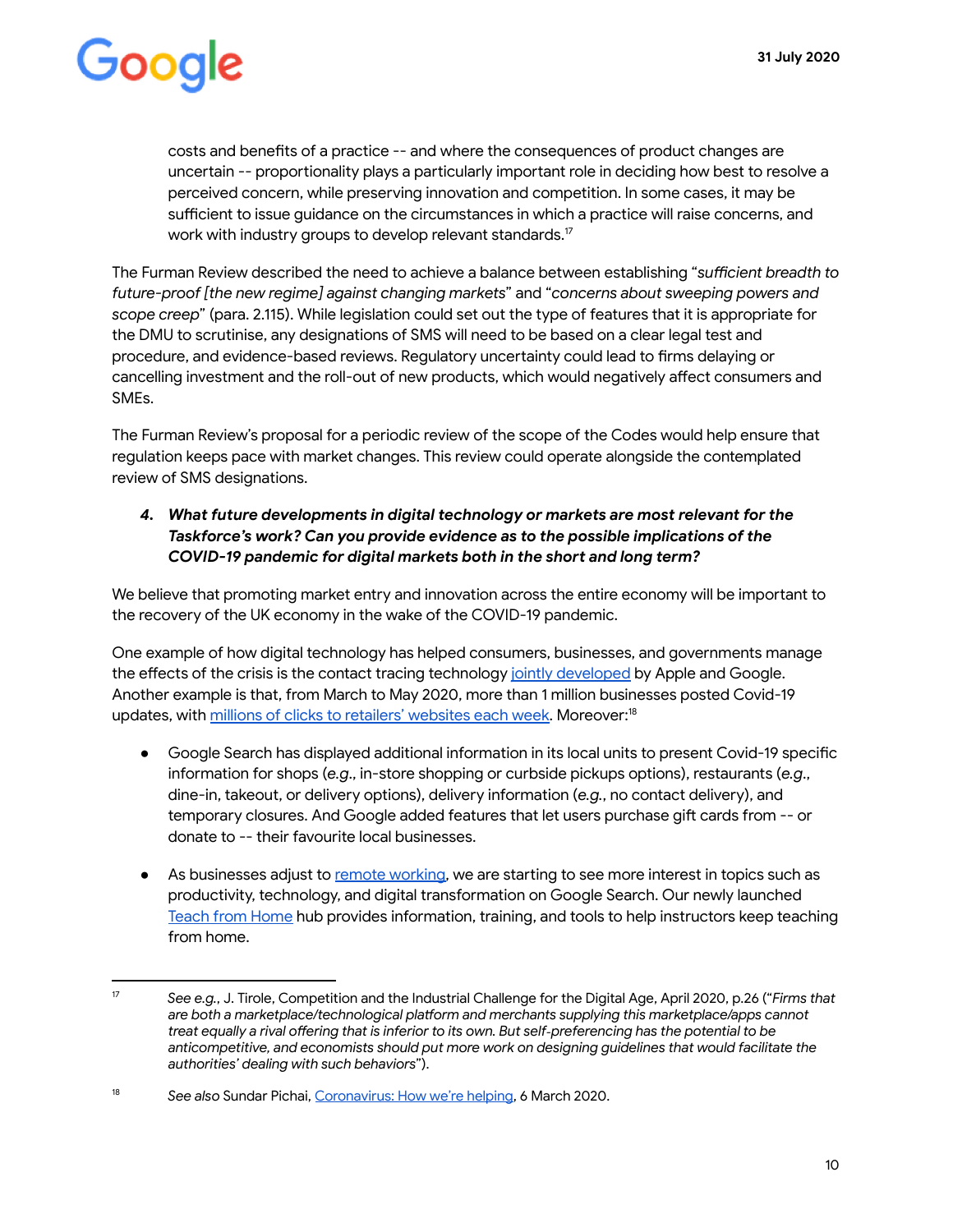*●* On YouTube, [Learn@Home](https://learnathome.withyoutube.com/intl/it) gathers resources for families from YouTube's most popular learning channels, and our [YouTube Learning hub](https://www.youtube.com/learning?gl=IT) centralizes high-quality educational content from across YouTube. And our [Grow with Google](https://grow.google/intl/europe) program, focused on supporting SMEs, will continue to offer free online tools and learning resources for small and medium businesses.

These developments show that platforms can create value for consumers and SMEs, even in the circumstances of Covid, including by (i) providing information for consumers directly in knowledge panels (*i.e.*, information boxes that appear on Google when users search for entities (people, places, organisations, things)) and other formats, and (ii) integrating new services on which SMEs can build their businesses.<sup>19</sup> They also underscore the innovative capacity and pro-competitive effects of Google -and other digital platforms -- being able to roll out product changes and improvements at speed. It is essential that new regulation does not jeopardise these types of actions, which benefit consumers and SMEs.<sup>20</sup>

Moreover, the task of developing and enforcing Code provisions needs to take account of the possibility for competition in digital services to change in rapid and unpredictable ways, such as the implications of artificial intelligence for market entry; the ability of new firms and business models to disrupt established industries (e.g., Netflix and TikTok); and the displacement of web apps by native mobile apps. Accordingly, any interventions will need to be proportionate, time-limited (e.g., through the use of sunset clauses), and regularly reviewed.<sup>21</sup>

#### **Remedies For Addressing Harm**

#### 5. What are the anti-competitive effects that can arise from the exercise of market power by digital platforms, in particular those platforms not considered by the market study?

The existence and extent of anti-competitive effects arising from conduct by digital platforms cannot be assessed in the abstract. Those effects turn on the practices at issue, as well as the market conditions and economic context, and should be assessed on a case-by-case basis.

Competition agencies have identified -- or are investigating --allegations of anti-competitive effects arising from the conduct of a wide range of digital platforms and service providers, including platforms whose practices were not assessed in detail in the CMA's market study ( *e.g.* , Amazon, Apple, and Microsoft). Undistorted competition and consistent customer protection require that other SMS platforms -- not only the ad-funded platforms addressed in the CMA's market study -- are included in

<sup>19</sup> Google has developed a range of free tools to help small businesses adapt: *see* Google, [Open for](https://grow.google/intl/uk)  **[Business](https://grow.google/intl/uk).** 

<sup>&</sup>lt;sup>20</sup> The economic shock of the Covid-19 pandemic may also provide possibilities to improve our understanding of conditions and market dynamics in technology sectors ( *e.g.* , how customer dependency may vary across different types of platforms). There is a strong case for the DMU being required to report on a regular basis on developments in the markets that may have implications for competition.

<sup>&</sup>lt;sup>21</sup> See e.g., CMA, [Regulation and Competition](https://assets.publishing.service.gov.uk/government/uploads/system/uploads/attachment_data/file/857024/Regulation_and_Competition_report_-_web_version.pdf), January 2020, para. 1.16 ("*in dynamic markets more flexible forms of regulation can reduce the risk of deterring innovation, and therefore harming competition. Such*  approaches can include the use of sunset clauses for new regulation which are triggered after a fixed *period of time or once ceain criteria have been met. There can also be greater experimentation about different approaches to regulation*").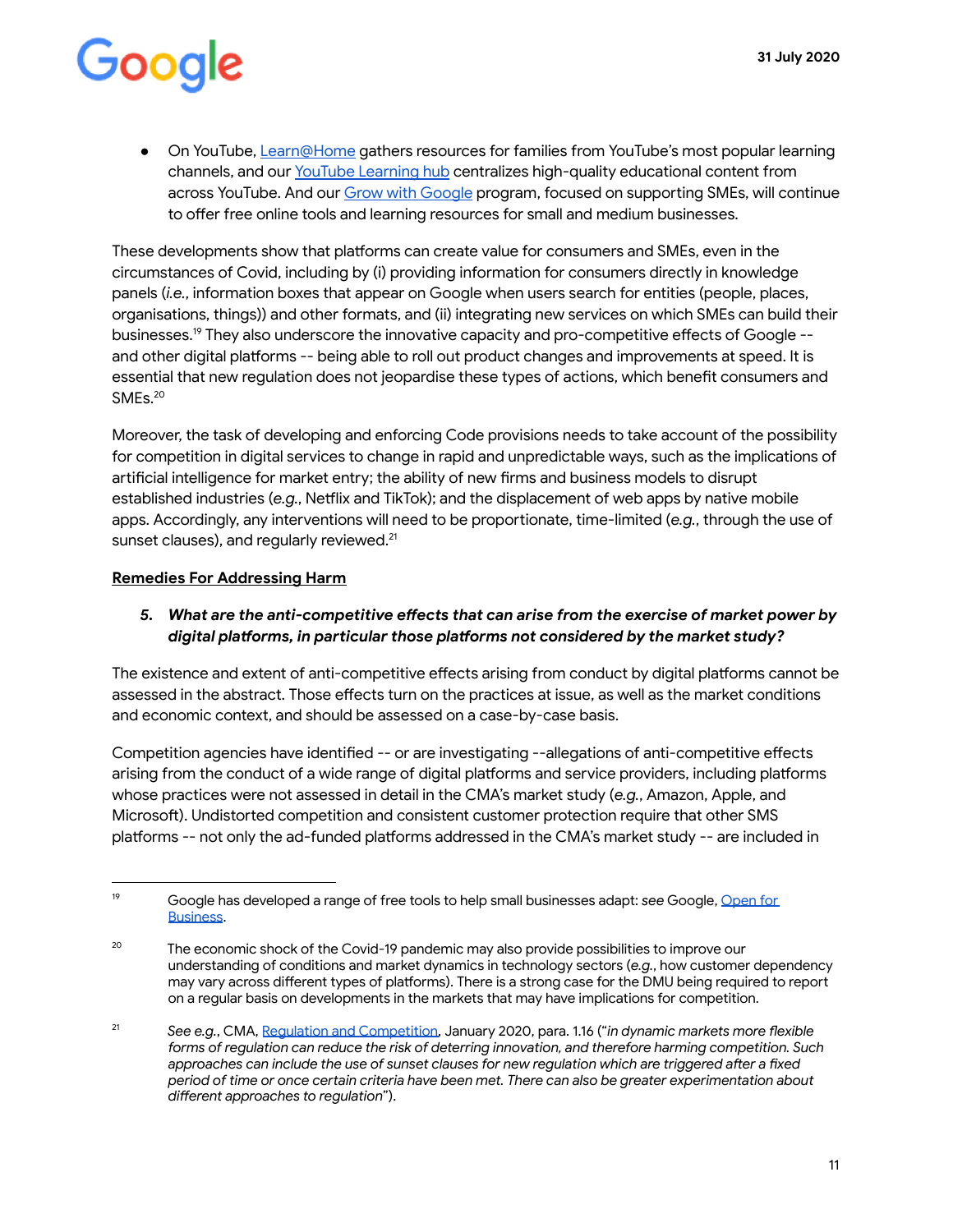the scope of the DMT's work and the contemplated Code. And, as noted above, at least some requirements of the Code ought to apply to non-SMS firms too.

- *6. In relation to the code of conduct:* 
	- *● Would a code structure like that proposed by the market study incorporating high-level objectives, principles and supporting guidance work well across other digital markets?*
	- *● To what extent would the proposals for a code of conduct put forward by the market study, based on the objectives of 'Fair trading', 'Open choices' and 'Trust*  and transparency', be able to tackle these effects? How, if at all, would they need to differ and why?

We think the structure contemplated by the CMA in the market study is an appropriate basis to develop the Code. High-level objectives and principles are better suited to fast-changing digital services than prescriptive or rigid rules, which risk becoming quickly obsolete. These principles can set general -- and broadly accepted -- standards that players in digital markets (or, indeed, any market) should aim to achieve. The principles of *'* fair trading', 'open choices' and 'trust and transparency' are reasonable goals and are relevant to a wide range of SMS and non-SMS platforms. Supporting guidance will be needed to ensure that companies have certainty about what the Code requires and what steps they need to take in order to comply.

How those principles are interpreted and applied matters at least as much as the principles themselves. Accurately distinguishing pro-competitive innovation from anti-competitive conduct is important to preserve the benefits that digital platforms offer to consumers and business users. If the Code is to be used as a tool to facilitate consensus-building and to steer the design of new products and innovations, then firms will need clear and sufficiently detailed guidance on how the Code is to be interpreted, which will be updated over time.

The example of contemplated rules on 'self-preferencing' illustrates this issue.

There is a recognised risk that 'self-preferencing', whereby a digital platform owner gives preferential treatment to its own downstream products or services, can unfairly advantage the company's own services at the expense of rivals. At the same time, certain practices that some might label as 'self-preferencing' have led to product improvements. In *Streetmap.EU*, for example, the High Court of England & Wales [found G](https://www.bailii.org/ew/cases/EWHC/Ch/2016/253.html)oogle's practice of showing a Google Maps thumbnail at the top of search results pages to be an "*indisputable*" product improvement. Likewise, the Hamburg District Court found that Google's display of weather information at the top of search results for weather queries served " *to*  increase the overall attractiveness of [Google's] search engine". This type of product integration creates a richer search experience and offers more relevant information, thereby saving users time, reducing search costs, and improving discovery. Indeed, efficiencies arising from vertical integration are well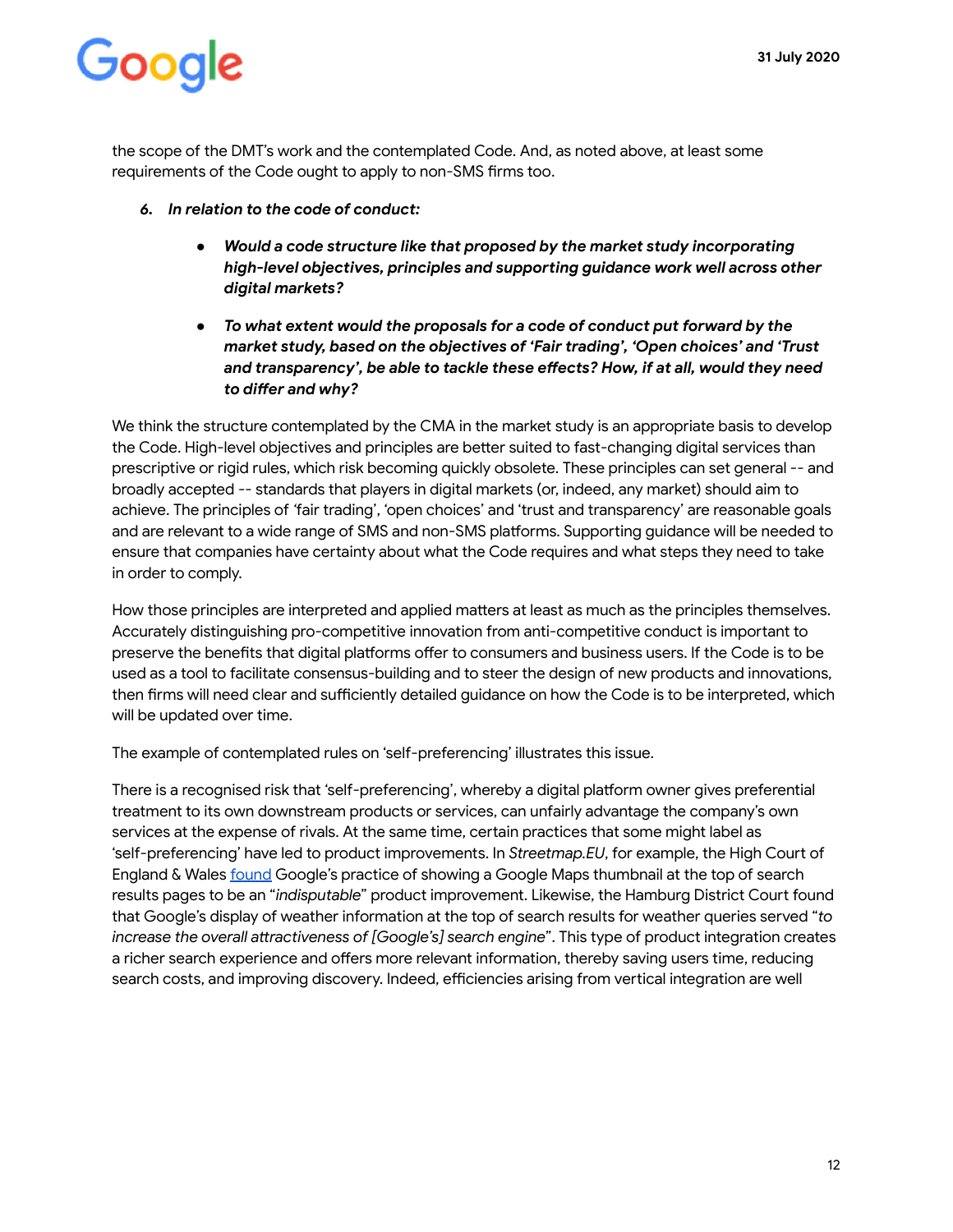understood in the economic literature, as discussed by the Commission's Expert Group for the Observatory on the Online Platform Economy.<sup>22</sup>

Faced with these kinds of trade-offs, it seems to us that the purpose of a Code (and supplemental platform-specific guidance) ought to be to provide more detail to an SMS firm as to the characteristics of problematic conduct, and the supporting evidence that is likely to be relevant to prove those characteristics, rather than trying to anticipate particular technologies and practices and prohibit them ex ante.<sup>23</sup>

For example, the following questions may be relevant to the assessment: (i) Does the new product design integration confer an undeserved advantage? (ii) Does the design increase the relevance of search results by providing more relevant information? (iii) Does the design benefit third parties by directing traffic to their sites? (iv) Does the design improve quality and benefit consumers (and has the platform carried out testing to prove that this is the case)? $^{24}$  (v) Does the design allow users to choose rival services (e.g., through a choice carousel)? (vi) What is the competitive significance of the design?

This is consistent with the fact that competition authorities have resisted introducing a blanket ban on alleged self-preferencing, instead emphasizing the need for case-specific analyses. Google shares this view. On the one hand, allegations of self-preferencing may require scrutiny to ensure that competition and consumers are not being harmed; on the other hand, a blanket approach could deny users the benefits of innovation and product improvements.<sup>25</sup>

<sup>&</sup>lt;sup>22</sup> Progress Report on Differentiated Treatment, Expert Group for the Observatory on the Online Platform Economy (July 2020), p.24: "self favouring may improve static efficiency by eliminating double *marginalisation and can also induce a platform to invest more at the platform level or at the level of integrated products/services* " (p.24).

 $23$  In particular, we believe that interventions against vertical integration ought  $-$  in the absence of prima facie evidence of likely anticompetitive effects -- to be preceded by quidance for firms to help them understand the circumstances in which long-term dynamic harms are held to outweigh short-term efficiency gains. In our view, this continues to be an area of significant uncertainty where the risks of chilling pro-competitive integrations are high.

<sup>&</sup>lt;sup>24</sup> Similar questions are discussed in G. Federico, F. Scott Morton, and C. Shapiro, Antitrust and Innovation: Welcoming and Protecting Disruption in Innovation Policy and the Economy (Eds. J. Lerner and S. Shern, University of Chicago Press), December 2019, p.162 (" *Whether or not consumers are harmed depends on*  whether the platform owner's policies increase the overall value of the platform to users, the nature of *competition among substitutes for the complement, and the ability to move away from the platform (which ightation) is a function of the degree of effective interplatform competition)"*).

<sup>&</sup>lt;sup>25</sup> Streetmap.EU v Google [2016] EWHC 253 (Ch), para. 149 ("Where the efficiency is a technical improvement, proportionality does not require adoption of an alternative that is much less efficient in terms of greatly increased cost or which imposes an unreasonable burden (at the very least in a case where there is no *suggestion that the conduct impugned was likely to eliminate competition)* ") and para. 171 (" *I consider that Google is appropriately concerned at the accuracy and relevance of the information on its SERP, and that*  the Maps OneBox is presented as Google's own offering. There is in my view a material difference between, on the one hand, Google displaying a blue link to a third party website which the user finds is inaccurate *once it is accessed, and on the other hand, information presented directly on the Google SERP which proves irrelevant or unreliable. The quality of the SERP is (along with speed of response) the key means by which search engines compete. The Maps OneBox is not simply a convenient means of access to a full-size map, but information for the user in its own right* "). Similar issues arise in the context of local search. Google's search results pages cannot, as a technical matter, display dedicated results from third-party local search services without seriously degrading the quality of its search results, which would undermine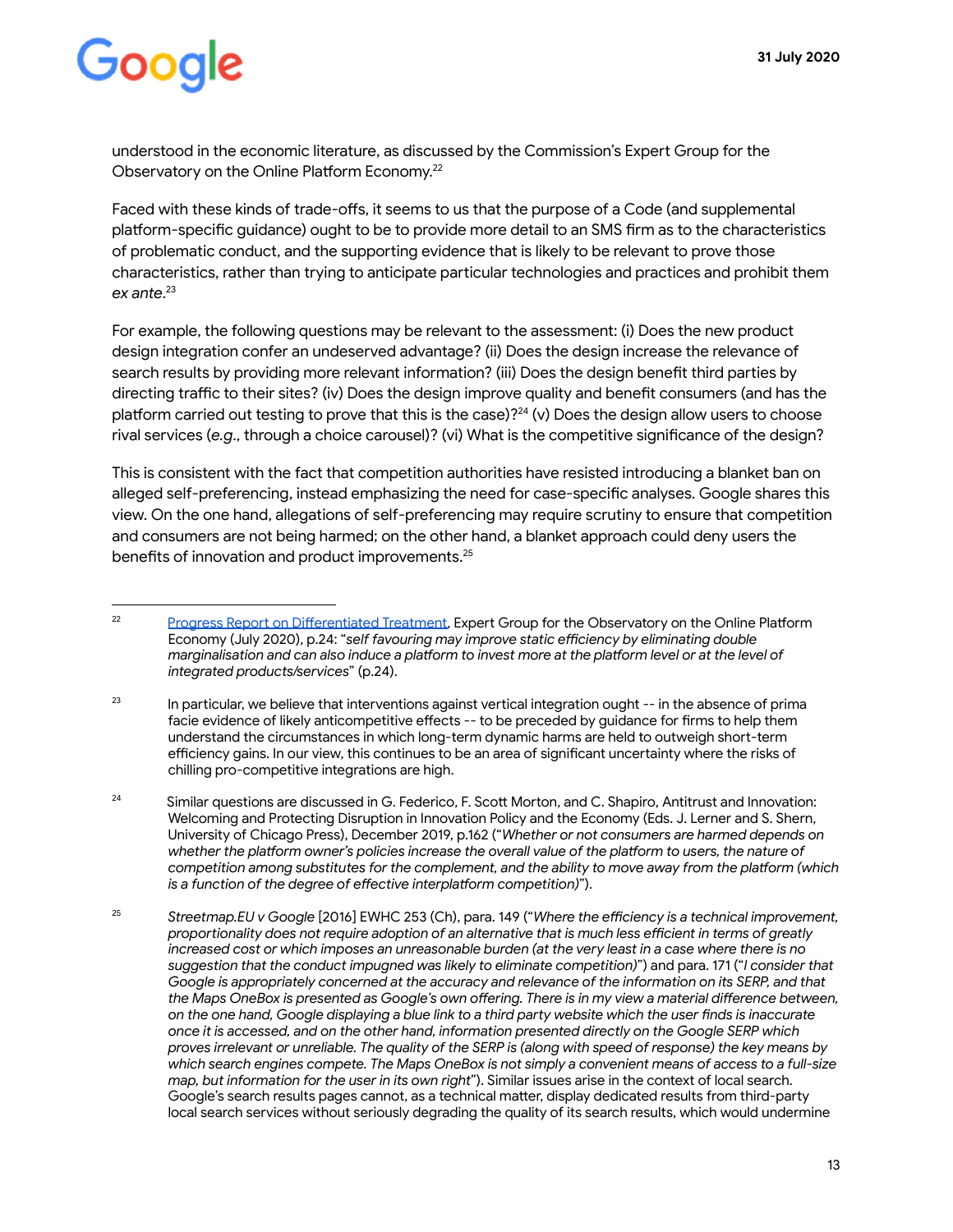#### *7. Should there be heightened scrutiny of acquisitions by SMS rms through a separate merger control regime? What should be the jurisdictional and substantive components of such a regime?*

Google agrees with the DMT that the "UK merger control regime is overall fit for purpose" (Call For Information, para. 2.26). The jurisdictional thresholds capture material acquisitions by large digital platforms, particularly given the flexible 'share of supply' test, including investigations into acquisitions by Amazon, Facebook, and Google. In recent merger decisions, the CMA has developed frameworks to investigate features such as network effects, multi-homing and other characteristics in digital markets ( *e.g.* , through [surveys and econometric analysis](https://assets.publishing.service.gov.uk/media/5a0d6521ed915d0ade60db7e/justeat-hungryhouse-final-report.pdf) ). The CMA has developed innovative lines of inquiry to investigate losses of potential competition, in particular by assessing whether deal valuations reflect expected efficiencies or a premium for eliminating competitive constraints (an important component of the *PayPal/iZettle* [merger review](https://www.gov.uk/cma-cases/paypal-holdings-inc-izettle-ab-merger-inquiry)). The CMA has consulted on updating its Merger Assessment Guidelines with a view to reinforcing the CMA's substantive analysis still further. And the CMA has carried out intensive reviews of digital mergers, as borne out by Google's own experience in *Google/Waze<sup>26</sup> and <u>Google/Looker</u>.<sup>27</sup>* 

For the reasons set out below, there is no reason to treat digital mergers as a distinct class -- or as being particularly likely to raise concerns -- and changes to the current regime would raise significant practical problems, and legislation to introduce more stringent merger control rules could deter or delay pro-competitive deals. Proposals to require SMS firms to notify all of their proposed acquisitions and introduce "a more cautious standard of proof" (Call for Information, para. 2.28) should not therefore be pursued.

Acquisitions by large digital platforms are often pro-competitive. Contrary to the narrative of digital markets being characterised by 'killer acquisitions,' the Furman Review recognized that " *the large majority of the acquisitions by large digital companies in recent years have likely been benign or beneficial for consumers.*" The European Commission's [special advisers' repo](https://ec.europa.eu/competition/publications/reports/kd0419345enn.pdf)rt on 'Competition Policy for the Digital Era' noted the substantial efficiencies that digital acquisitions can bring about. And there

the quality of the general search service provided to consumers. See also F. Curto Millet, S. Lewis, and P. Stoddart, *Local Search Quality: A Rebuttal of Kim and Luca*, SSRN, June 2019.

<sup>&</sup>lt;sup>26</sup> The CMA subjected Google's 2013 acquisition of Waze to a careful review, even though Waze had no meaningful UK revenue at the time it was purchased. The CMA cleared the acquisition after its review found that the merger would not result in a substantial lessening of competition, and in fact enabled Google Maps users to benefit from Waze's real time traffic data. This conclusion was confirmed by the Lear ex-post review of past mergers in digital markets. *See* Lear, Ex-post Assessment of Merger Control Decisions in Digital Markets, May 2019, para. II.116 ("efficiencies that resulted in the improvement of Google *Maps were realized to the benefit of all Google Maps users. Google Maps' high market penetration... means* that a large number of users have benefitted from them, making efficiencies quite significant") and para. II.130 (" *the merger has enabled Google Maps and Waze to exploit their complementarities and generate*  efficiencies. These efficiencies are clearly merger-specific and should be taken into account when *assessing whether the decision has proved to be benecial or detrimental to consumers* ").

<sup>&</sup>lt;sup>27</sup> The CMA scrutinized Google's acquisition of Looker in 2019 "*more carefully than [it] would have done in the past* " (Mike Walker, remarks at 4th Innovation Economics For Antitrust Lawyers Conference, July 6, 2020). *See also* the Phase 2 investigation into the [Taboola / Outbrain](https://www.gov.uk/cma-cases/taboola-outbrain-merger-inquiry) merger inquiry.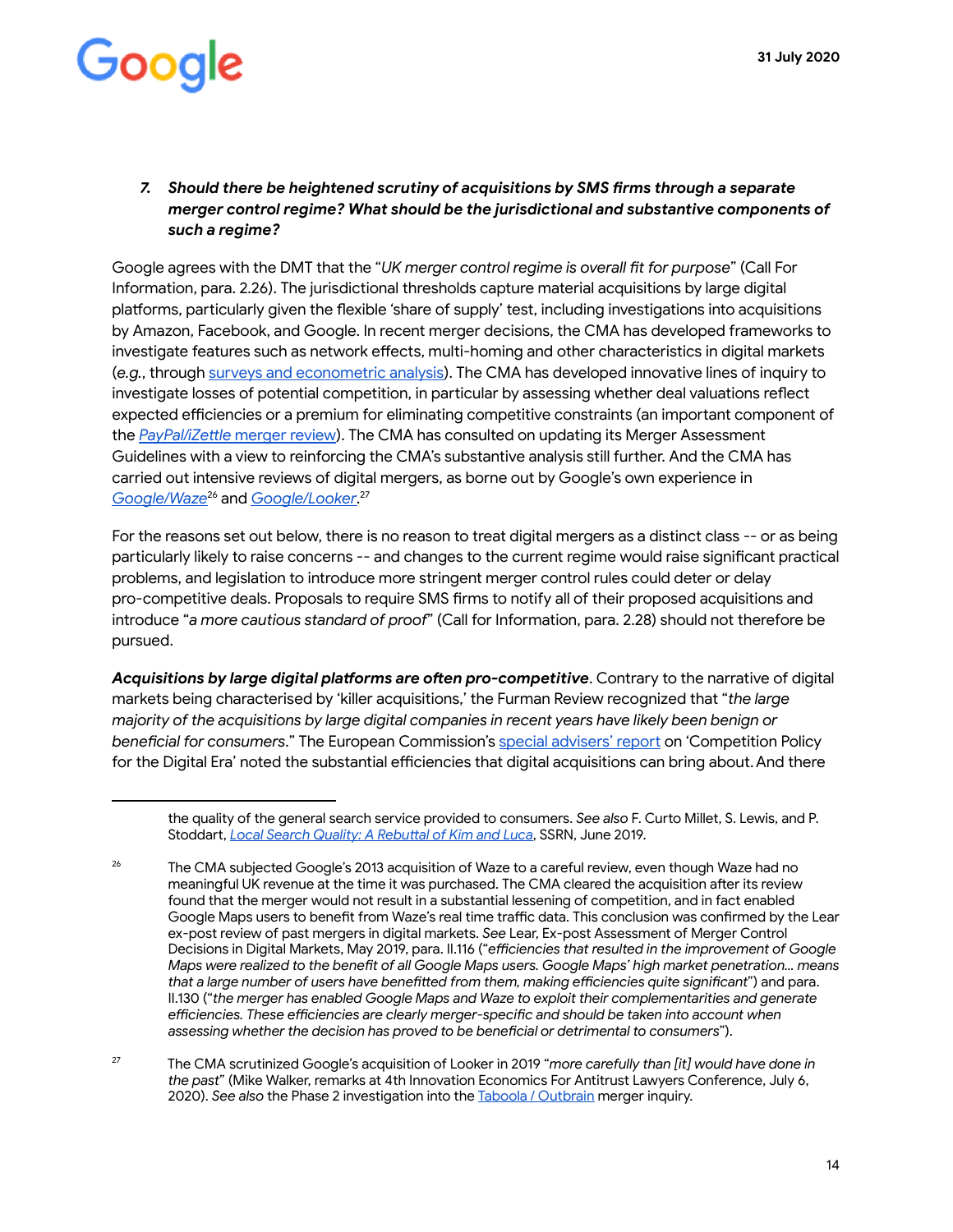are ample success stories of targets that have been expanded and 'supercharged' following acquisition. For example:

- When Google acquired Android in 2005, not a single Android smartphone had been released. Now there are approximately [2.5 billion active Android devices](https://urldefense.com/v3/__https:/www.theverge.com/2019/5/7/18528297/google-io-2019-android-devices-play-store-total-number-statistic-keynote__;!!JBqN7g!Gg3K2SBYjpdHChY5zODQqi8fHxFMGLReNDryEKW0WJJ0PDH66HqhBwbVpzhRxw$) worldwide, including cheaper models that have made smartphones available in the poorest countries in the world. Android competes vigorously with iPhones in the UK and across the world.
- When Google acquired YouTube, third party analysts asked "whether Google's \$1.65bn investment is a gargantuan folly" and how Google could solve the problem that "*much of YouTube's content is not exactly advertiser friendly*." In fact, the deal has led to pro-competitive efficiencies that have contributed to YouTube's success. Today, YouTube has over 2 billion users, providing ways for artists and small businesses to show their content and services to consumers worldwide.
- By the time Google acquired [Kaggle](https://urldefense.com/v3/__https:/www.kaggle.com/__;!!JBqN7g!Gg3K2SBYjpdHChY5zODQqi8fHxFMGLReNDryEKW0WJJ0PDH66HqhBwaS4cLtiA$), a small company that hosts data science and machine learning competitions, in 2017, it had been around for approximately seven years. Within approximately two and a half years since it was acquired, Kaggle quadrupled its user base, released Kaggle Learn, which provides micro-courses in data science; integrated Google's [BigQuery](https://urldefense.com/v3/__http:/blog.kaggle.com/2019/06/24/kaggle-kernels-notebooks-now-offers-bigquery/__;!!JBqN7g!Gg3K2SBYjpdHChY5zODQqi8fHxFMGLReNDryEKW0WJJ0PDH66HqhBwYvAagRqA$) which allows users to analyse data faster; and used Google funding to increase headcount, invest in additional computing resources, and offer a more generous free tier for users.

Acquisitions by large digital platforms provide an important 'exit option' for innovators and route **to market for their technologies.** The Furman Review noted that "being acquired is also an important exit strategy for technology start-ups, providing significant incentive for investors to provide funding to risky projects and support market entry" (para. 3.102). The European Commission's special advisers' [repo](https://ec.europa.eu/competition/publications/reports/kd0419345enn.pdf)rt found that "the chance for start-ups to be acquired by larger companies is an important element *of venture capital markets: it is among the main exit routes for investors and it provides an incentive for the private nancing of high-risk innovation* " (p.111). And, as Commissioner Vestager [said on March 28,](https://urldefense.com/v3/__https:/www.mlex.com/GlobalAdvisory/DetailView.aspx?cid=1078340&siteid=225&rdir=1__;!!JBqN7g!Gg3K2SBYjpdHChY5zODQqi8fHxFMGLReNDryEKW0WJJ0PDH66HqhBwbYUFM4vQ$)  [2019 ,](https://urldefense.com/v3/__https:/www.mlex.com/GlobalAdvisory/DetailView.aspx?cid=1078340&siteid=225&rdir=1__;!!JBqN7g!Gg3K2SBYjpdHChY5zODQqi8fHxFMGLReNDryEKW0WJJ0PDH66HqhBwbYUFM4vQ$) it would be " *very, very far-reaching* " to tell company owners " *as a rule of thumb that you cannot sell your business* ." The prospects of a buyout by existing technology companies can provide entrepreneurs and start-ups with an exit option, which encourages them and their financial supporters to invest in building new companies in the first place. Buyouts also provide an important alternative to IPOs, which firms may be reluctant to undertake due to regulatory burdens and uncertainty, among other considerations.

*Evidence of 'killer acquisitions' is weak in the digital sector* **.** So-called 'killer acquisitions' have been defined as "acquisitions for the purpose of killing or taming a potential future threat to the acquirer's *core business.*" There is little evidence of such acquisitions occurring in the digital sector. A [recent paper](https://urldefense.com/v3/__https:/www.competitionpolicyinternational.com/beyond-killer-acquisitions-are-there-more-common-potential-competition-issues-in-tech-deals-and-how-can-these-be-assessed/__;!!JBqN7g!Gg3K2SBYjpdHChY5zODQqi8fHxFMGLReNDryEKW0WJJ0PDH66HqhBwamkT43Jw$) estimates what proportion of acquisitions by large tech platforms could, even theoretically, fit a 'killer acquisitions' pattern. Even on what the paper admits is an over-inclusive basis, it finds that just 11 out of 117 deals pass the broad-brush criteria of (i) a deal valuation in excess of \$100 million, and (ii) a target that is horizontally or vertically connected with the core businesses of the acquirer. And the paper does not claim that these deals were in fact killer acquisitions; a detailed review of the evidence would be needed. Indeed, the 2019 CMA-commissioned *[ex post](https://www.learlab.com/wp-content/uploads/2019/06/CMA_past_digital_mergers_GOV.UK_version-1.pdf)* [review](https://www.learlab.com/wp-content/uploads/2019/06/CMA_past_digital_mergers_GOV.UK_version-1.pdf) of digital mergers did not conclude that the deals under review ought to have been blocked (in the case of *Facebook/Instagram* , the repo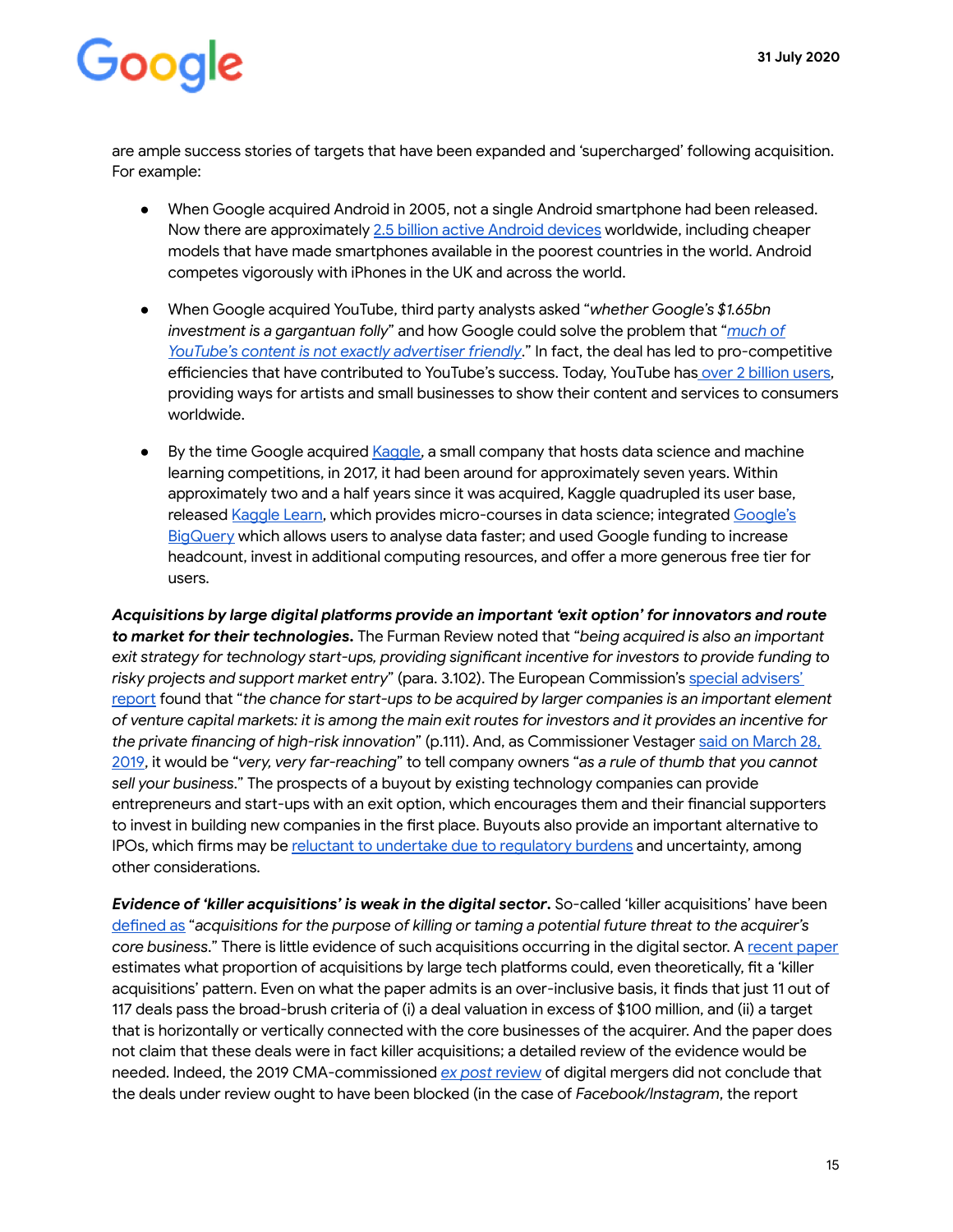noted that "*Instagram's growth has significantly benefited from the integration with Facebook" (para.* II.83)), even if certain aspects of the analysis could have been conducted differently.

It is not clear that a lower standard of proof is workable. The Furman Review rightly rejected the idea of a presumption against acquisitions by large digital platforms, which would be disproportionate and could undermine the benefits of such acquisitions, described above. The alternative proposal was for a standard based on a 'balance of harms', which was rightly [rejected by the CMA](https://assets.publishing.service.gov.uk/government/uploads/system/uploads/attachment_data/file/890013/CMA_letter_to_BEIS_-_DCEP_report_and_recommendations__Redacted_.pdf) since there are " *practical challenges in applying this kind of test in a transparent and robust way* " and it creates a risk of " *unintended consequences* ". The Call For Information does not indicate what the " *more cautious*  standard of proof" would entail or how it differs from the options already rejected. The Call For Information also discusses the possibility of a separate merger assessment of data protection or other non-competition concerns. No details are provided, which makes it difficult to comment on the proposals meaningfully. Nonetheless, it is hard to see a basis for this far-reaching proposal in the absence of evidence that mergers involving large digital platforms lead to violations of data protection law.

- *8. What remedies are required to address the sources of market power held by digital plaorms?* 
	- *What are the most beneficial uses to which remedies involving data access and data interoperability could be put in digital markets? How do we ensure these remedies can effectively promote competition whilst respecting data protection and privacy rights?*
	- **•** Should remedies such as structural intervention be available as part of a new *pro-competition approach? Under what circumstances should they be considered?*

The types of additional remedies that the Call For Information discusses ( *e.g.* , remedies concerning data access and structural intervention) may increase the costs -- and decrease the rewards -- of conduct that promotes innovation and generates efficiencies, as explained below. This, in turn, runs the risk of deterring practices that benefit UK firms and consumers. Any such changes should therefore be considered only after a detailed analysis of the type that a market investigation is designed to carry out, with concomitant rights of defence, established legal standards, and obligations to respect the principle of proportionality. A consultation by the DMU is not -- and should not be treated as -- a substitute, absent the type of established safeguards that characterise the market investigation process.<sup>28</sup>

We think there is, in fact, a strong case for the goals of these interventions being more effectively and proportionately pursued through other already existing means. For example, digital platforms could work with the CMA, ICO, and industry to identify specific use cases where data access or interoperability would promote innovation, and cooperate on ways to facilitate data sharing without jeopardising privacy or incentives to invest. On data access, Google has adopted an approach that is open but respectful of users' rights by making large-scale search datasets publicly available for free ( *e.g.* , through the [Google](https://trends.google.com/trends/?geo=US)  [Trends](https://trends.google.com/trends/?geo=US) and [Natural Questions](https://ai.google.com/research/NaturalQuestions/) tools, along with multiple other [free and open source datasets](https://www.blog.google/technology/research/open-source-and-open-data/) ). And

<sup>&</sup>lt;sup>28</sup> While para. 8.255 of the CMA's Final Report appears -- rightly in our view -- to anticipate a sequencing of measures from the least to the most intrusive, it is not clear how accompanying procedural safeguards would strengthen in conjunction. This seems to us an important consideration for the DMT.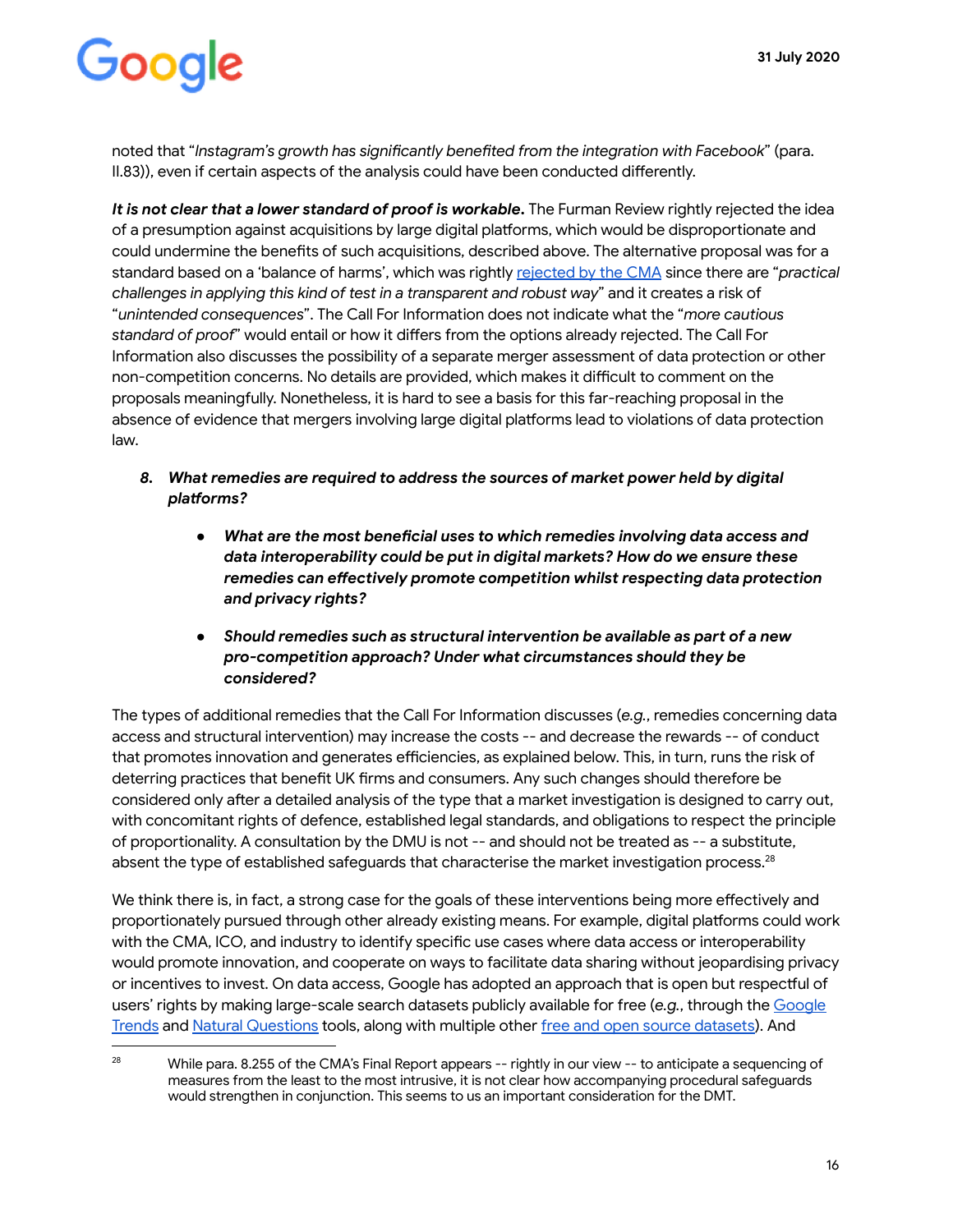Google has developed data mobility tools that enhance user choice without sacrificing innovation or variety. Specifically, Google has played a leading role in the Data Transfer Project, together with Facebook, Microsoft, Twitter, and various other digital service providers (including Apple, which joined the project on 30 July 2019) to develop a system of data mobility.

Moreover, there is a fundamental choice about what type of regulator the DMU is intended to be. One model is that of an agency with far-reaching powers of intervention, but which accordingly requires formal procedures to be followed, full rights of appeal for regulated companies, and which therefore may take longer to reach decisions following -- to some extent -- an adversarial process. An alternative model is to have a regulator that achieves changes predominantly through collaboration with industry and has available certain forms of sanction if solutions are not achieved consensually (discussed further in response to Questions 10 and 11). The CMA's Final Report noted the Furman Review's aim "that fast resolutions could often be achieved through a participative approach, within weeks, to ensure behaviour *can be changed*" and that "*although the formal route of investigation will be a central part of the DMU's toolkit, it would not be practical or desirable to apply it to every breach of the code* "; accordingly, there would be an emphasis on remedy design rather than establishing fault (paras. 7.34 and 7.37-7.39). These goals -- ensuring quick resolutions through a participative process, and using industry expertise to design remedies -- are less likely to be achievable when far-reaching, structural remedies are at stake.

**Structural separation.** As a starting point, we think that these remedies are unlikely to achieve pro-competitive outcomes that would not already be achieved by the proposed Code. For example, Code provisions giving effect to the principle of 'open choices' in ads intermediation can achieve the same outcome as operational separation but without the same loss of efficiency or business disruption (see Question 9 below). The CMA accepts in its Final Report that "*vertical integration can allow intermediaries to realise technical efficiencies*" (para. 62). Interoperating ad tech products, for example, allow ads to be shown with the minimum possible latency and allow advertisers to take advantage of additional reporting metrics.<sup>29</sup> There is no good reason to think that it would be welfare-enhancing to sacrifice these benefits in favour of structural separation. Moreover, the CMA recognised in its Final Report that "a form of operational separation [between Google's Ad Manager and demand-side platform businesses] is already in place for Google's internal purposes" (para. 8.202).

**Data access.** Any assessment of data access remedies should take account of the varying significance of different types of data, both in terms of (i) enhancing the competitive abilities of data recipients, and (ii) any negative consequences of data access on competition and investment.<sup>30</sup> Proposals to share user-level datasets comprising both click and query data score poorly on both fronts. The evidence shows that 'more data' does not lead to improvements in rival search engines' results. For example, the

<sup>&</sup>lt;sup>29</sup> The fact that Google's take rate across Demand Side Platforms and Supply Side Platforms is lower than the industry average is consistent with it having achieved efficiencies. Google recently published two blogs illustrating that Ad Manager publishers keep over 69% of digital advertising revenues generated, and news publishers keep over 95% on average (Sissie Hsiao, How our display buying platforms share revenue with [publishers](https://blog.google/products/admanager/display-buying-share-revenue-publishers) (23 June 2020); and Bonita Stewart, A look at how news publishers make money with Ad [Manager](https://www.blog.google/products/admanager/news-publishers-make-money-ad-manager/) (23 June 2020)). The CMA's Final Report found that "on average in 2019, publishers received *around 65% of initial advertising revenue that was paid by advertisers"* (para. 2.70).

<sup>&</sup>lt;sup>30</sup> See e.g., CMA's Final Report, para. 8.41 ("The overall effect on innovation is likely to be dependent on a number of factors, and in particular the specific type of data to be shared (query data alone, click and *query data, click and query data and search results, or even all of these plus value-added services such as quick answers)* ").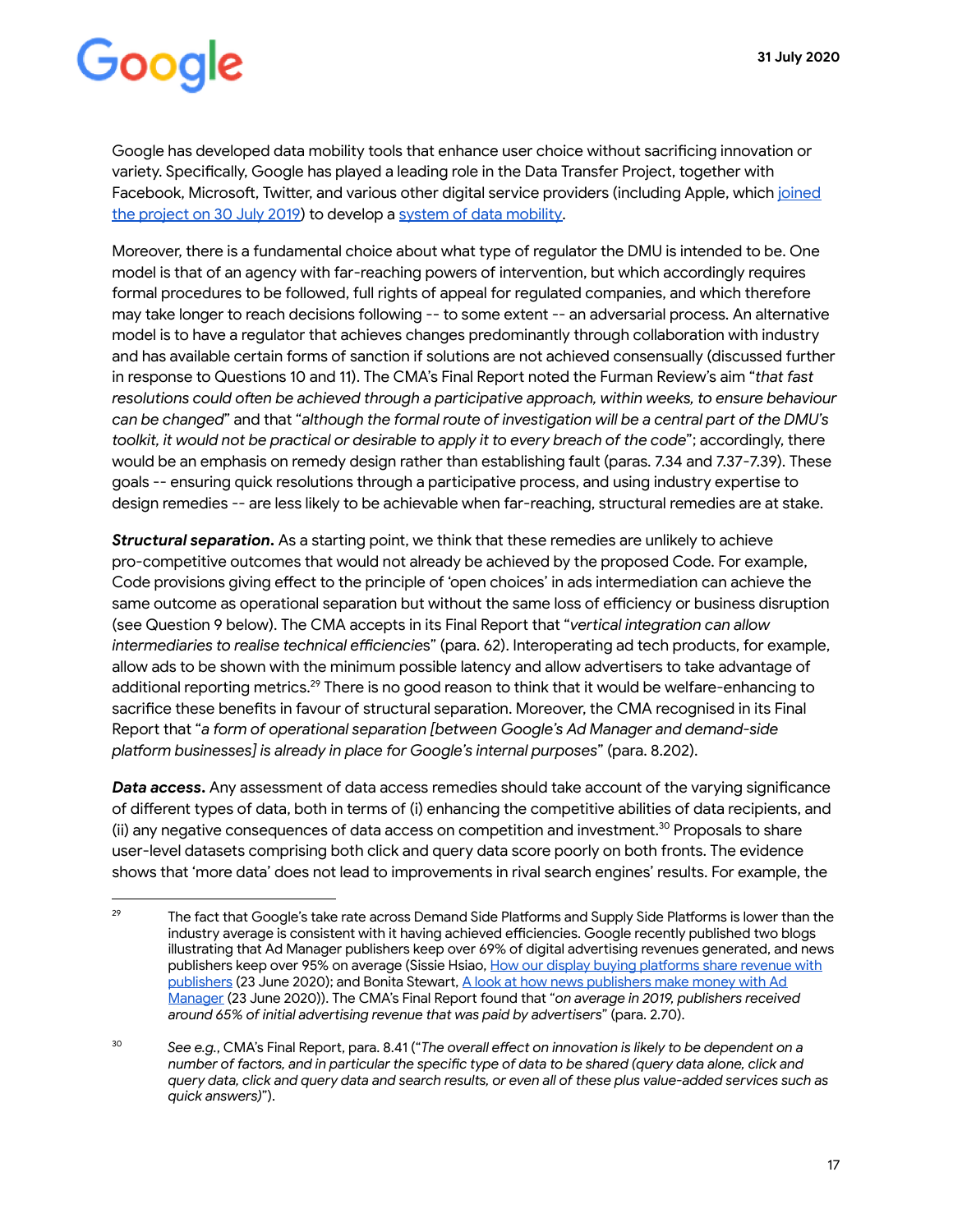Microsoft/Yahoo! deal doubled Bing's query volume overnight but failed to improve the relevance or monetisation of Bing's search results. In other words, having more data did not lead to an improvement in rivals' performance. Rather, improvements come from technical innovation and rigorous user experiments (in 2019 alone, Google [ran over 464,065 experiments, resulting in more than 3,620](https://www.google.com/search/howsearchworks/mission/users/)  [improvements to Google Search](https://www.google.com/search/howsearchworks/mission/users/)).

The evidence also shows that sharing user-level click and query data would not enhance competition to find the best results; rather, click data would inform rivals as to how Google answers a particular query.<sup>31</sup> It would therefore enable rivals to clone Google's search results in a systematic way, reducing product diversity and chilling incentives of Google and its rivals to invest in product improvements. This is borne out in the comments of one of Google's search rivals, [Mojeek](https://assets.publishing.service.gov.uk/media/5e8c8808e90e0707799498da/200212_Mojeek_Interim_Report_Response.pdf).<sup>32</sup> And as the CMA's Final Report comments, "there is a risk, if such a remedy included a requirement to disclose the outputs of *proprietary search algorithms, which are the result of investments in search and associated infrastructure, that this could dampen incentives for Google to innovate and improve its algorithm by enabling free riding* " (para. 8.40). Moreover, sharing such granular data could expose users to privacy violations, as borne out in both historical examples<sup>33</sup> and a paper in [Nature](https://www.nature.com/articles/s41467-019-10933-3) by an author of the EC Special Advisers' Report on digital competition.<sup>34</sup> Accordingly, we agree with the CMA that defining the scope and operation of any data access remedy is critical to avoid creating negative effects, both on privacy and innovation.<sup>35</sup>

**Digital advertising transactions data.** The CMA's Final Report proposes that the DMU would have the powers to introduce transaction or impression IDs, to facilitate transaction-level data sharing. This raises significant privacy concerns by allowing advertisers and publishers to join secure bid data with other information in a way that allows individual users to be identified. It would also allow 'pooling' of these

<sup>&</sup>lt;sup>31</sup> This is not a mere hypothetical concern. Indeed, [Bing has already engaged in this kind of behavior](https://googleblog.blogspot.com/2011/02/microsofts-bing-uses-google-search.html). Utilising query information that it was able to observe from users of Microsoft browsers who had issued queries to Google, Bing extracted information about Google's ranking and imported it into its search results.

<sup>32</sup> Mojeek commented that *"Despite disagreeing with some of their practices, the search giants have spent billions of dollars on building and maintaining their own search index, it could therefore be seen as unfair to force them to open up what is essentially their product and share it with others, or to offer search query and click data they have obtained by way of that product… If these steps are made in the name of positive competition, it will actually just result in multiple search engines all offering the same service but under* different banners. And whilst it's important that metasearch engines like DuckDuckGo and Startpage exist to offer users better privacy than mainstream search engines, they are not offering any new innovation with *regards to improving the core element of search… instead we call for more search engines with independent search indexes and algorithms."* 

<sup>&</sup>lt;sup>33</sup> For example, in 2006 [New York Times journalists were able to re-identify](https://www.nytimes.com/2006/08/09/technology/09aol.html) 'Searcher No. 4417749' from anonymised AOL search logs.

<sup>&</sup>lt;sup>34</sup> See also the CMA's Final Report, para. 8.36 ("We agree that concerns from a privacy perspective arise if the disclosure of search data could lead to the identification of users. This risk arises if the disclosed data includes personal identifiers or enables the reverse identification of users. We understand that this risk is *heightened when information is disclosed as 'sessions', which provide a record of a consumer's searches*  linked together over time or by device through a single identifier").

 $35$  CMA, Final Report, para. 8.43 ("In seeking to strike the right balance between overcoming barriers to entry and expansion and creating a risk of free riding, the DMU would need to pay careful attention to design, *including precisely which data should be within scope and, potentially, whether third parties should be required to pay for access to the data* ").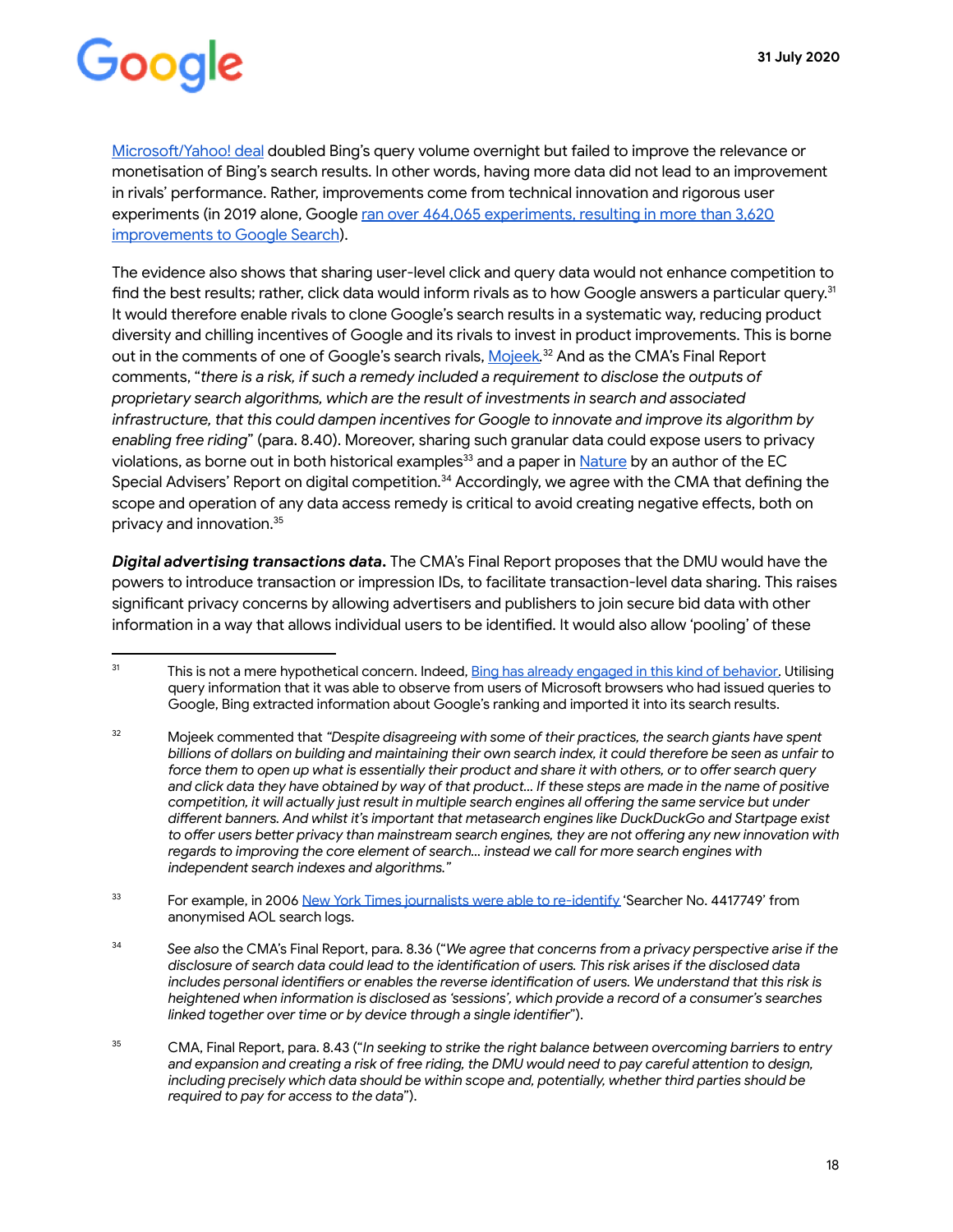data, without user consent. The CMA's Final Report acknowledges that "*the privacy implications*" of these interventions " *would need to be carefully considered"* (para. 8.218).

In sum, data access and structural separation remedies are extreme measures. They require detailed analyses of the trade-offs involved and, in the case of shared data, the impact of overlapping legal regimes. In the UK, a legal framework already exists for making these kinds of necessary evaluations. A DMU could serve an important function by developing technical expertise and specialist information gathering processes, and publishing quidance for SMS firms. However, the powers to enforce the kinds of interventions raised in this question ought to reside with current enforcers and be subject to established procedural safeguards.

Interoperability requirements are potentially less far-reaching, although much depends on the nature of the interoperability and how it is enforced. That notwithstanding, interoperability requirements would likely always be technology-dependent and ought, therefore, to be industry-led. We believe that initiatives like the Data Transfer Project could serve as inspiration for the kinds of work that a DMU could be involved in.

- *9. Are tools required to tackle competition problems which relate to a wider group of*  platforms, including those that have not been found to have SMS?
	- *● Should a pro-competition regime enable pre-emptive action (for example where there is a risk of the market tipping)?*
	- *● What measures, if any, are needed to address information asymmetries and imbalances of power between businesses (such as third-party sellers on* marketplaces and providers of apps) and platforms?
	- **•** *What measures, if any, are needed to enable consumers to exert more control over use of their data?*
	- *● What role (if any) is there for open or common standards or interoperability to promote competition and innovation across digital markets? In which markets or types of markets? What form should these take?*

As explained above, the definition of SMS firms should be drawn sufficiently widely that it avoids distorting competition between platforms based on their core products (e.g., search engines, social networks, e-commerce, desktop operating systems, app stores) and business models ( *e.g.,* ads-funded, commission-based, license fee or subscription-based, or sales of hardware). And, as also explained above, there are certain rules that ought to be applied to non-SMS firms too to ensure appropriate and consistent customer protection.

We suggest several measures that could potentially apply more broadly than SMS firms to tackle perceived competition problems:

• *Data portability*. Data portability regimes most effectively facilitate user switching, multi-homing and innovation when the maximum number of platforms take part. Rules on data portability or mobility should therefore apply on an industry-wide basis. For example,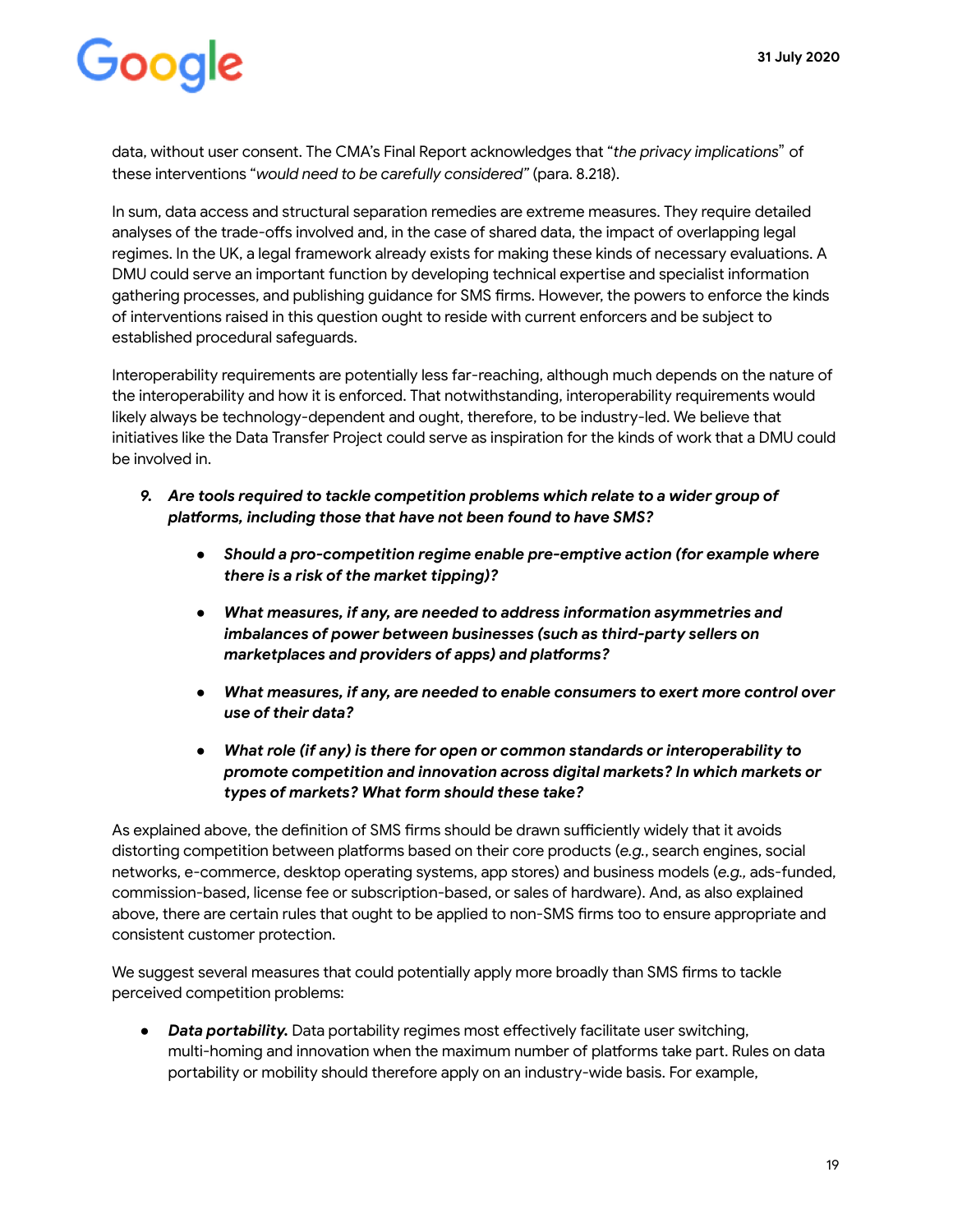participation in data mobility systems, such as the Data Transfer Project, could be mandated for some use-cases that have been demonstrated to impact materially entry and expansion.

- *● Fee transparency* **.** Customers have an interest in fee transparency, regardless of the size or market position of the particular platform. There is no suggestion that concerns relating to fee transparency are less likely to arise when dealing with non-SMS firms (and the CMA's Final Report found that the "evidence does not indicate that Google is currently extracting significant *hidden fees* " (para. 5.242)).
- *Data privacy*. The GDPR is not limited to SMS firms; it is an industry-wide requlation and any enhancements or supplements to the GDPR that are included in the Code ought to be applied equally to non-SMS firms.
- *● Choice of services.* As the Call For Information notes, " *behavioural biases* " may warrant interventions that apply to all firms (not only those with SMS). Consumers on any platform -large or small -- may have an interest in being presented with a choice of frequently used services, particularly if there is otherwise a risk of their being defaulted to suboptimal services. These issues can arise on a range of different platforms -- mobile, desktop, web-based services, and more. And it may distort competition if some platforms are permitted to 'nudge' consumers towards a particular service, but others are not.

The Call For Information does not describe in detail the contemplated tool that would enable 'pre-emptive action' in relation to 'tipping' markets. There are several reasons to be cautious about creating powers to intervene in relation to markets perceived to be at risk of tipping.

- First, it is difficult to predict whether a particular market or sector is at risk of tipping. Sectors characterized by network effects, multi-sidedness, and data-intensive services have confounded theories that these characteristics lead inevitably to tipping. In food delivery, Deliveroo, Uber Eats, and JustEat compete in parallel, despite indirect network effects between restaurants and users. Likewise, there are multiple competing platforms in ride sharing (e.g., Uber, Addison Lee, Kapten, Kabbee, Bolt, ViaVan, Ola), online travel services ( *e.g.* , Booking.com, Skyscanner, Expedia, Trivago) and dating apps (e.g., Tinder, Bumble, Hinge, Happn).
- Second, as the Call For Information notes, incentives to 'win' a market can encourage innovation and investment that might otherwise not occur (para. 2.38). In digital markets, firms may subsidise quality user-facing products in order to achieve sufficient scale for the product to be competitive and attractive to users (e.g., Bolt offered riders up to 50% off their first ten trips). Doing so has benefits for platform users which may be jeopardized if such strategies were (mis)characterised as anti-competitive.
- Third, as the Call For Information notes, " *pre-emptive action may be more likely to lead to unintended consequences and/or undue burdens on business* " (para. 2.38). Such consequences could include (i) deterring growth, for fear of being accused of tipping the market; (ii) chilling legitimate competition through misdiagnosing a market as being likely to tip; and (iii) deterring investments or market entry by players that come with the knowledge, experience, and resources to offer attractive new services.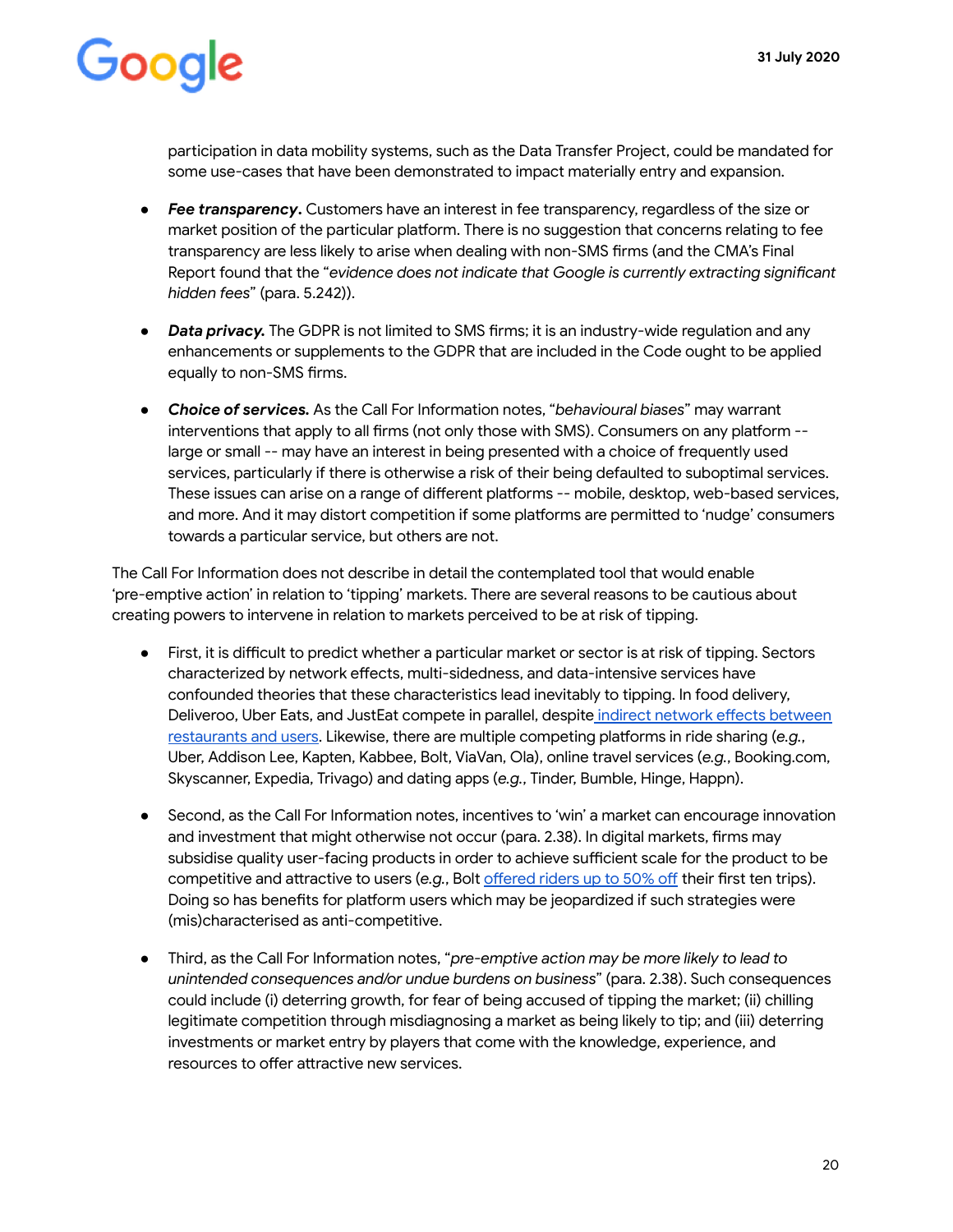• Fourth, where markets are at risk of tipping the CMA has other tools at its disposal that avoid conferring such extensive power and discretion on the DMU. These include using interim measures in circumstances where the conduct is considered likely to amount to an antitrust violation, and using market investigations to address features of competition that appear to lead to tipping.

#### **Procedure and structure of a new pro-competition approach**

- 10. Are the proposed key characteristics of speed, flexibility, clarity and legal certainty the right ones for a new approach to deliver effective outcomes?
- *11. What factors should the Taskforce consider when assessing the detailed design of the procedural framework – both for designating rms and for imposing a code of conduct and any other remedies – including timeframes and frequency of review, evidentiary thresholds, rights of appeal etc.?*

Questions 10 and 11 are answered together.

The following principles are important to deliver effective outcomes: speed; flexibility; clarity; legal certainty; due process; proportionality; collaboration; and pro-innovation (**Guiding Principles**).

The sections below identify considerations we believe the DMT should take into account when designing the procedural framework for: (i) the designation of SMS; (ii) the format of the Code; and (iii) remedies and enforcement measures, in order to give effect to these principles.

#### *Procedural framework*

#### *SMS designation criteria*

When designing a procedural framework that covers the designation of SMS and the scope of the Code, Google encourages the DMT to consider the following Guiding Principles:

- **Clarity and legal certainty.** Any SMS designation should relate to identified business activities in specific markets within a corporate group so that the scope of that firm's obligations are clear. In order to achieve the requisite certainty, the DMU should specify the products and/or services that are subject to the Code.
- *Flexibility and pro-innovation* **.** New technologies develop and marketplaces change quickly in the digital economy (as acknowledged in the CMA's Final Report, para. 79). For example, small companies can rapidly achieve a prominent position displacing incumbents ( *e.g.* , despite only being released globally in 2018, TikTok is now one of the most downloaded apps of the last decade<sup>36</sup> and ranked in sixth place in the global mobile app rankings by monthly active users for 2019<sup>37</sup>). It is therefore important that the DMU has flexibility to keep SMS designations under review. Inefficiencies arise -- and innovation is constrained -- where regulations fail to keep

<sup>36</sup> *See* App Annie, [A Look Back at the Top Apps and Games of the Decade ,](https://www.appannie.com/en/insights/market-data/a-look-back-at-the-top-apps-games-of-the-decade/) 16 December 2019.

<sup>37</sup> *See* HootSuite, [There Are More Social Media Users Today Than There Were People in 1971](https://blog.hootsuite.com/simon-kemp-social-media/) , January 2020; and AdWeek, App Annie: TikTok Was the Most-Downloaded App in Q12020, 2 April 2020.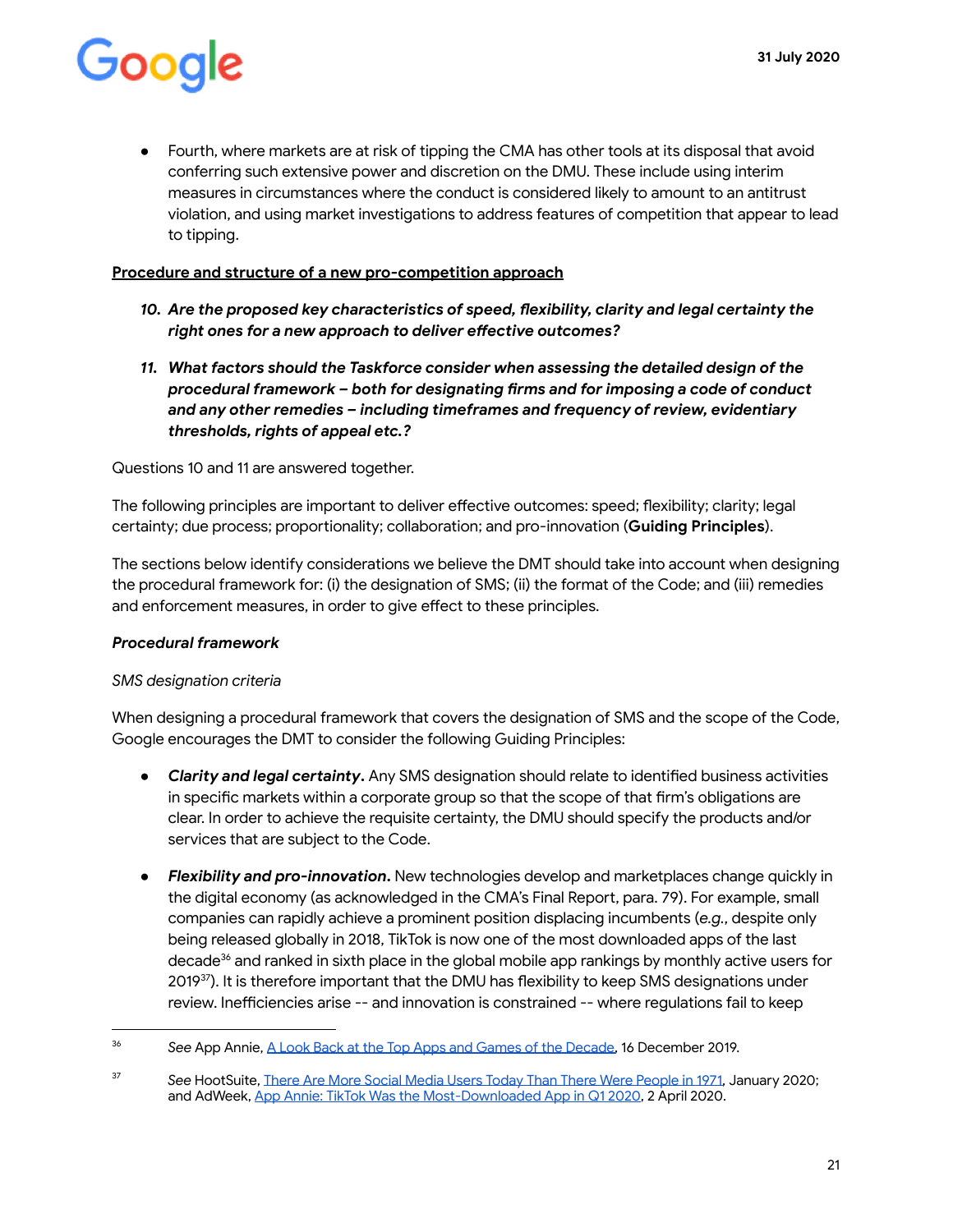pace with market changes. To ensure that the Code remains relevant and reflects competitive realities, the DMU should (as proposed in the Call For Information) be under an obligation periodically to review the SMS designations that it makes.

In addition, an SMS firm should be able to trigger a re-review by the DMU of its SMS designation where it considers that the factual basis on which the designation was made has substantially changed (e.g., due to changes in the market such that the SMS firm no longer has a position of enduring market power or control). These 'special circumstances' reviews could take place in addition to the periodic reviews that the Call For Information envisages.

● *Due process* **.** SMS designations under the Code can have serious implications, such as requiring firms to change their business practices. The framework should therefore respect due process by providing for an appeals process under which firms can appeal an SMS designation decision and the scope of that decision. Appeal rights should apply when a firm is first designated as SMS, and when this designation is confirmed following a review (whether a periodic review or a review requested because of 'special circumstances'). To enable firms to assess their grounds of appeal, the DMU should also clearly outline the evidence upon which it is relying when making SMS designation decisions.

#### *Format of the Code*

Google agrees with the CMA that the Code should take the form of broad high-level principles, rather than detailed and prescriptive rules (Final Report, paras. 79-80, 7.67). Rules that are too detailed risk becoming obsolete quickly due to the " *complex and rapidly changing nature* " of the market (Final Report. para. 79).<sup>38</sup> When designing the Code, the DMT should therefore bear the following Guiding Principles in mind:

- Clarity and legal certainty. If not supported by sufficient practical quidance, it may be difficult for firms to know what is required under the Code. In this case, rather than promoting innovation and enhancing certainty, the Code could delay or deter new product launches in the UK. It is therefore vital that sufficiently detailed guidance that recognises how platforms operate in practice is developed iteratively with the firms regulated by the Code, to ensure there is clarity and certainty in the Code's application.
- Collaboration, pro-innovation and proportionality. The Code will introduce new rules and its application (at least initially) will be uncertain. Collaboration between firms and the DMU will be important to protect incentives to innovate; for example, a voluntary consultation procedure under which SMS firms could have the option to constructively engage with, and receive feedback from, the DMU with the aim of ensuring compliance with the Code.

Additionally, the principles under, and guidance in respect of, the Code ought to be developed incrementally in consultation with industry and the impacted firms, with reference to precedent and with examples of practical applications for the companies that they will impact. It makes

<sup>38</sup>

*See e.g.* , T. Philippon, The Great Reversal, 2019, p.4 (" *Regulation and technology are deeply intewined.*  Technological change creates a permanent, and often beneficial, challenge to existing regulations").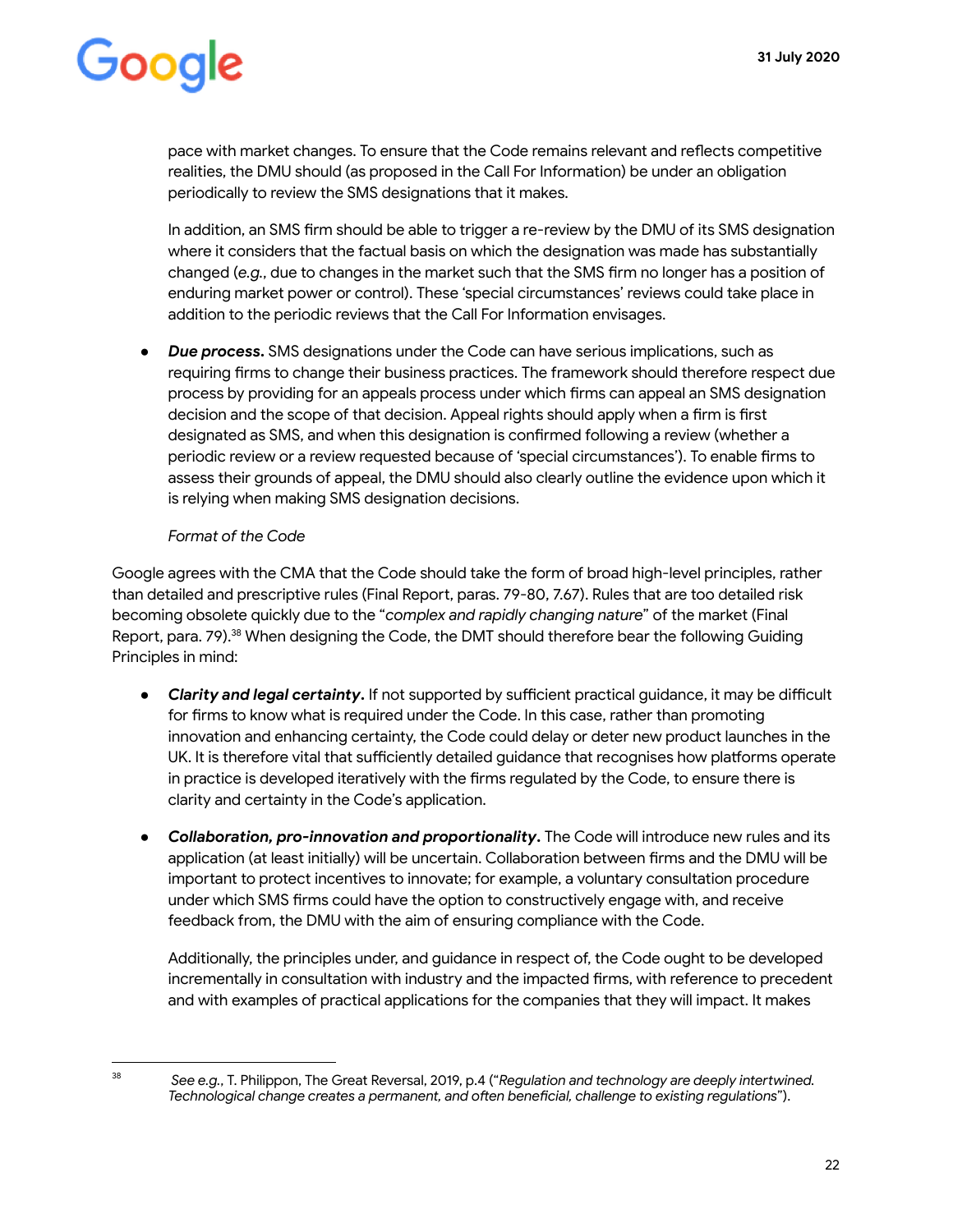sense for principles to be introduced iteratively and tested before they are enshrined in a formal Code.

- Flexibility. The Code will need to be sufficiently flexible to recognise that digital business models, and the potential harms arising from them, differ from firm to firm. Google considers that the Final Report's proposal for individually-tailored Codes could be an effective way to retain this flexibility (Final Report, para. 81) (as explained above, the DMU could establish high level principles that could be applied across different types of platform, complemented by platform-specific guidance).
- **Evidence-based processes.** An evidence-based approach to enforcement is important. Otherwise, the Code risks penalising legitimate business conduct. The DMU should clearly outline the evidence upon which it is relying when deciding that there has been an infringement of the Code, so that the firm subject to that decision can effectively assess its grounds to appeal that decision.
- *Effective triage mechanisms***.** A DMU is likely to become a 'clearing-house' for complaints about digital firms. Some of those complaints will merit investigation by the DMU. Others will not. We believe it will be important for the DMU to have a mechanism for rejecting complaints that are without merit and demonstrating this publicly. This will dissuade abuse, and allow for more efficient use of agency resources, as well as showing that any powers deployed are used in a proportionate and fair way thereby increasing public trust.

#### *Remedies and enforcement measures*

The design of enforcement is important to the nature and impact of the regime as a whole. The DMT should keep the objectives of flexibility, pro-innovation and legal certainty front of mind when considering this question. If the overriding objective is to implement a system that is efficient and nimble (with heavy duty enforcement in exceptional cases being left to the existing antitrust regime) then that will be facilitated by a framework that focuses on collaboration, consultation and conflict resolution rather than fault-based enforcement. In contrast, a regime with new far-reaching enforcement powers would need to provide for evidentiary standards in decision-making and rights of appeal that are commensurate to those powers. This is likely to slow down enforcement.

There are various possible approaches to enforcement that would retain the effectiveness of the Code as a guide to behaviour, while still providing for rapid enforcement and preserving incentives to innovate. This could include:

Reputational sanctions where the DMU would publish decisions finding a breach of the Code and maintain a public register of all upheld complaints. This is similar to the sanctions most often used by the Groceries Code Adjudicator ( **GCA** ) and the Adveising Standards Authority ( **ASA** ).  $39$  A negative statement would be reputationally damaging with partners, consumers, and

<sup>&</sup>lt;sup>39</sup> The [ASA](https://www.asa.org.uk/codes-and-rulings/sanctions.html) notes that while the "vast majority of advertisers and broadcasters agree to follow ASA rulings," for non-compliant parties " *[o]ne of our most persuasive sanctions is bad publicity - an advertiser's reputation can be badly damaged if it is seen to be ignoring the rules designed to protect consumers* ." In particular, the non-compliant advertiser's "name and details of the problem with their advertising may be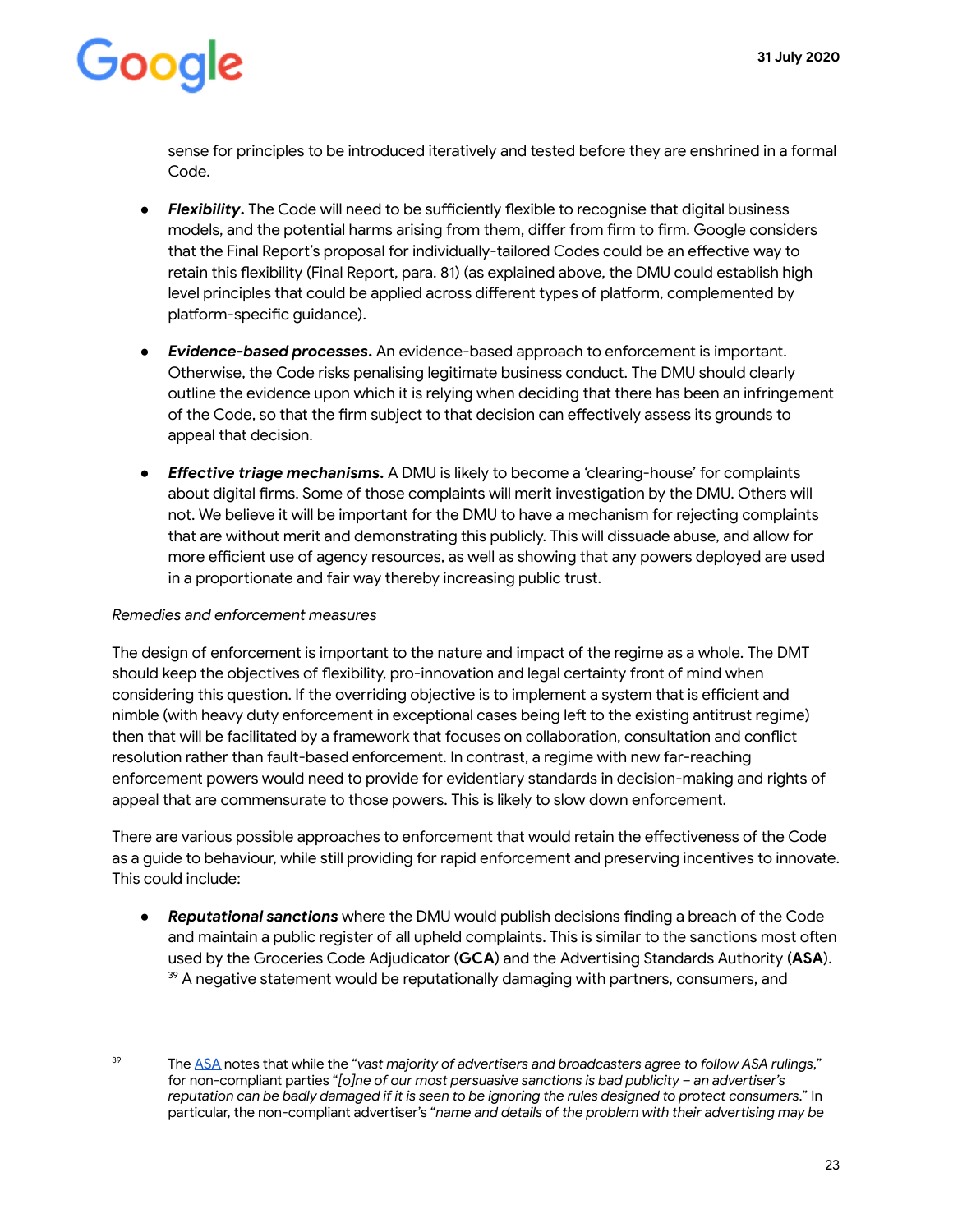regulators, and because it is public it would require a response. For example, the GCA has reported a large reduction in Code-related concerns while using recommendations and reputational sanctions, rather than fines or mandating behavioral change orders.  $40$ 

- A reporting obligation whereby firms that have been found to have breached the Code would be required to publish periodic reports on: (i) changes they have made to their practices that are relevant to the infringed part of the Code; and (ii) any measures taken to resolve the infringement. Platforms could also be required to disclose findings of Code violations to customers and suppliers, as well as in merger control filings.
- *Referral of serious breaches* to the CMA's antitrust and consumer protection directorates, the ICO, Ofcom, or other regulators to be investigated for possible violations of the relevant laws or regulations. The DMU's decision -- and evidence already gathered -- could form part of the relevant regulator's case file, thereby giving the regulator a headstart in any investigation. Indeed, the House of Lords Report on 'Regulating in a digital world' envisaged a 'Digital Authority' as having this type of coordinating role (p. 68, para. 30). <sup>41</sup>

If, on the other hand, the DMU is granted the more extensive enforcement powers proposed in the Final Report, $42$  it will be important that the DMT's recommendations provide for procedural fairness in decision-making and commensurate rights of appeal. The proposed enforcement powers include quasi-criminal financial penalties and mandatory orders that will impact how firms use their IP rights, proprietary algorithms, and assets that they have invested heavily in creating. This will have far-reaching consequences on businesses. In particular:

Decisions prohibiting, or requiring the unwinding of product changes or improvements that involve large-scale investments could have significant financial ramifications and hurt users that could otherwise benefit from those product improvements (e.g., see our discussion of *Streetmap.EU* in response to Question 6). The proposed mandatory orders, together with the threat of fines, for Code violations is such that the proceedings could be equated to criminal proceedings for the purposes of the right to a fair trial under Article 6(1) of the ECHR. Such measures therefore warrant full procedural rights and on the merits appeal.<sup>43</sup>

featured on a dedicated section of the ASA website, designed to appear in search engine results when a *consumer searches for a company's website [...]* ".

<sup>&</sup>lt;sup>40</sup> See GCA Annual Report and Accounts 2020 (23 June 2020), section 1.1.

<sup>&</sup>lt;sup>41</sup> The House of Lords Report, [Regulating in a digital world](https://publications.parliament.uk/pa/ld201719/ldselect/ldcomuni/299/299.pdf) (9 March 2019) (HL Paper 299). Similarly, the ASA has the power to refer persistent violations of advertising rules "to other bodies for the[ir] further action, such as Trading Standards or Ofcom. Such referrals are rarely necessary, as most advertisers prefer to *resolve the matter directly with us."* 

 $42$  The Final Report proposes that the DMU be afforded far-reaching powers to enforce the Code -specifically, the power to: suspend, block and reverse the decisions of SMS firms or order the SMS to rectify a breach of the Code (para. 79, and Appendix U para. 184); and impose financial penalties for non-compliance with its orders and intentional or negligent breaches of the Code (Appendix U, para. 184).

<sup>&</sup>lt;sup>43</sup> See for example *Napp Pharmaceuticals Holdings and Subsidiaries v Director General of Fair Trading [2002]* CAT 1.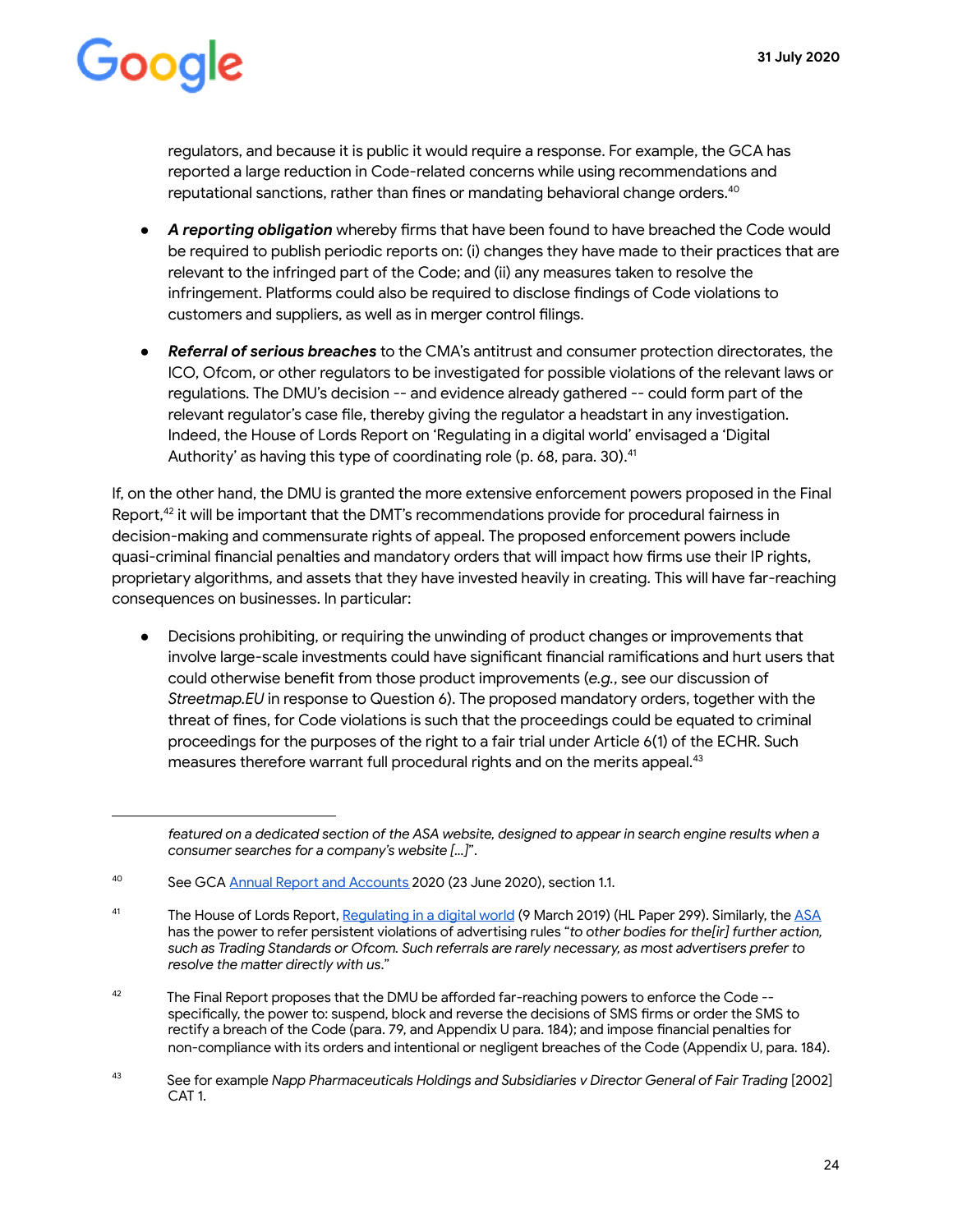• Since an erroneous conclusion could have serious consequences for the firm in question, as well as competition and innovation in the industry, the DMU's enforcement decisions should not be taken lightly. A merits-based appeal ensures an independent review of regulatory decision-making that should lead to better and more robust decision-making.

Another relevant question for the DMT to consider is the scope of and limitations to the DMU's evidence-gathering powers when it carries out investigations into potential Code violations. The Final Report envisages that the DMU will have the powers to compel SMS firms, and other market participants, to provide it with information (Final Report, para. 7.98). Google recognises that it will be important for the DMU to have the power to access the evidence needed for it to assess compliance with, and potential violations of, the Code. However, it will be important to define how and when the DMU can exercise these powers in order to prevent disproportionately burdensome information requests and general fishing expeditions. In particular, the DMU's evidence-gathering powers should be limited to what is needed to fulfil its primary role of monitoring compliance with, and detecting violations of, the Code. Broad-ranging information gathering powers, such as those exercised by the CMA when undertaking enforcement action, would go beyond what is required. For example, if (as suggested in the CMA's Final Report, Table 7.3) the Code includes a principle requiring firms to "allow *[for the] audit and scrutiny* " of their algorithms by the DMU, any concomitant information-sharing obligations on those firms should be limited to explaining how their algorithms operate and whether they operate objectively.<sup>44</sup>

*12. What are the key areas of interaction between any new pro-competitive approach and existing and proposed regulatory regimes (such as online harms, data protection and privacy); and how can we best ensure complementarity (both at the initial design and implementation stage, and in the longer term)?* 

There is a risk of duplication in the CMA's recommendations to the Government that could result in more than one regulator exercising concurrent jurisdiction over the same type of conduct. In particular, there is scope for overlap between the proposed Code and:

- **The existing rules on abuse of dominance.** The DMT should ensure that its proposals complement, rather than overlap with, the existing rules on abuse of a dominant position under Article 102 TFEU / Chapter II Competition Act 1998.
- **•** International regulatory regimes. Tech companies -- and the digital solutions they offer -generally operate on a global basis. Therefore the DMT should consider the remedies and/or regulatory requirements imposed in other jurisdictions (whether as a result of competition inquiries or otherwise) to ensure that its proposals do not require platforms to (i) act in a way that is inconsistent with the requirements in those jurisdictions, or (ii) act differently in other jurisdictions. Indeed, the Final Report acknowledges this challenge, noting that international

<sup>44</sup> As opposed to where the CMA takes enforcement action, where greater information-gathering rights are justified by the thresholds that limit the circumstances in which the CMA can initiate an investigation. See *e.g.* , section 25 of the Competition Act 1998.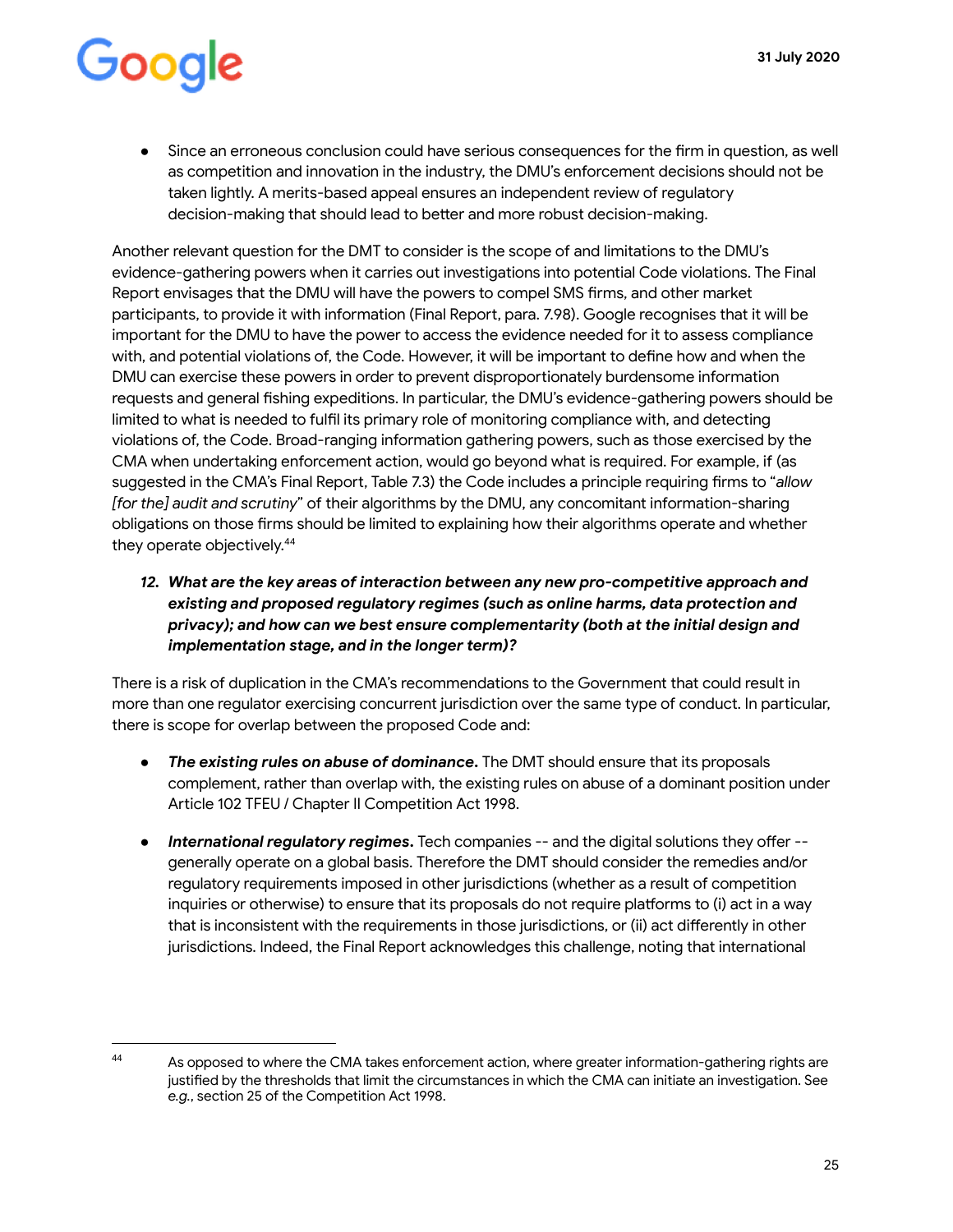engagement is " *vital in seeking to develop consensus on the issues and on potential solutions to*  the challenges posed by digital platforms".<sup>45</sup>

- **Financial reporting and disclosure regimes.** The DMT should ensure that any proposed reporting obligations are in line with, or seek to complement, existing financial reporting and disclosure requirements (e.g., the UK GAAP).
- *The data protection regime.* For example:
	- The CMA has recommended that the DMU be given powers to introduce a choice requirement remedy that would require (initially SMS) platforms to give consumers the choice not to share their data for personalised advertising (Final Report, paras. 95-97). In contrast, the GDPR requires all firms (not just those designated with SMS), as data controllers, to justify the use of user data to personalise ads by, for example, obtaining the user's opt-in content.<sup>46</sup> There is therefore a risk of the CMA's recommendation conflicting with the equivalent requirements under the GDPR by requiring some firms to allow users to opt-out of personalised advertising completely.
	- Similarly, it will be important to ensure that the CMA's 'fairness by design' intervention complements, rather than conflicts with, the GDPR 'data protection by design and by default' duty $47$  (Final Report, para. 8.129). The ICO along with individuals respectively also have extensive enforcement powers and remedies against firms that breach information rights under the GDPR.<sup>48</sup> This is explained above in response to Question 3.
- The CMA's proposed 'fairness by design' intervention could also overlap with the existing proposal in the Online Harms UK White Paper to develop a 'Safety by Design' framework aimed at, among other things, giving users more control over, and information about, the use of their personal data.<sup>49</sup>

If, following consideration of the overlaps described above, the DMT determines that existing and proposed law cannot adequately address these concerns, then close collaboration and dialogue between the DMT and other regulators during the design phases of the Code will be required so that the DMT puts forward proposals that: (i) address the gaps in existing law; and (ii) make clear what is and

<sup>46</sup> See Articles 4(1), 6(1)(b) and 22 of the GDPR available at: https://gdpr-info.eu/; see also the Information Commissioner's Office (ICO) GDPR quidance and Article 29 Working Party quidelines respectively.

- 48 See for example, Articles 58 and 77-82 of the [GDPR](https://gdpr-info.eu/).
- <sup>49</sup> See for example, [Online Harms UK White Paper](https://www.gov.uk/government/consultations/online-harms-white-paper) , para. 8.14. " *[T]he government will work with industry and civil society to develop a Safety by Design framework to help companies incorporate online safety throughout the development or update of online services. This framework will set out clear principles and practical guidance…[which] include guidance which highlights the need for providers to: [...] Give users control of their experience by collecting the minimum amount of personal data and giving them informed choices about how their personal information, including geolocation data, is used* ."

<sup>45</sup> Final Report, para. 10.10.

<sup>&</sup>lt;sup>47</sup> Under this duty, the GDPR requires firms to put in place appropriate technical and organisational measures to implement the data protection principles and safeguard individual rights. See ICO GDPR Guidance, Data protection by design and default.